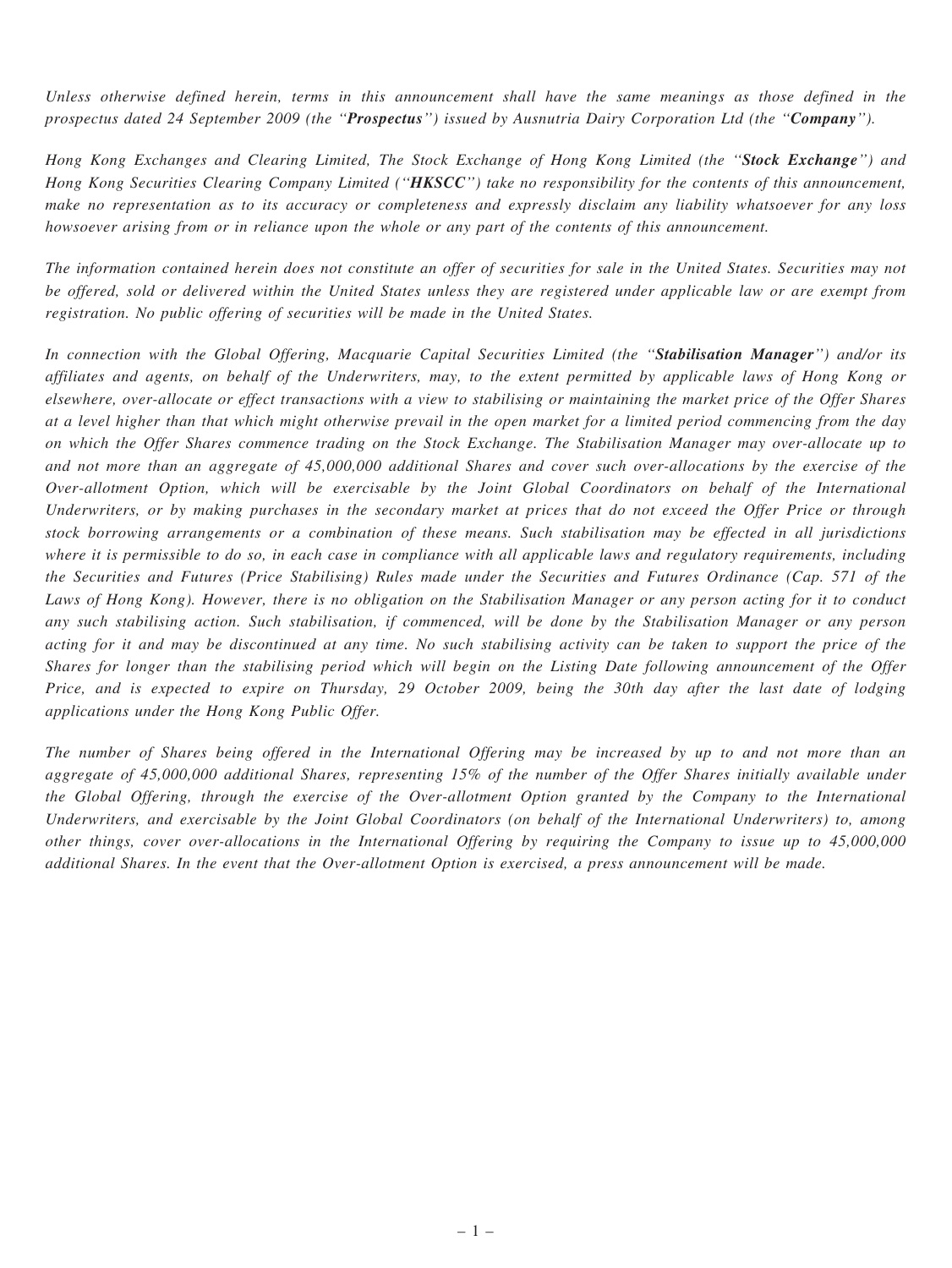

# AUSNUTRIA DAIRY CORPORATION LTD

# 澳 優 乳 業 股 份 有 限 公 司

(Incorporated in the Cayman Islands with limited liability)

(Stock code: 1717)

# GLOBAL OFFERING

| Number of Offer Shares:                                    | 300,000,000 Offer Shares comprising                                |
|------------------------------------------------------------|--------------------------------------------------------------------|
| under the Global Offering                                  | $200,000,000$ new Shares to be offered by the                      |
|                                                            | Company and 100,000,000 Sale Shares to be                          |
|                                                            | offered by the Selling Shareholders                                |
|                                                            | (subject to Over-allotment Option)                                 |
| Number of Hong Kong Offer Shares : 30,000,000 Offer Shares |                                                                    |
| Number of International Offer Shares :                     | 270,000,000 Offer Shares (subject to                               |
|                                                            | Over-allotment Option)                                             |
|                                                            | Offer Price : $HK$4.00$ per Offer Share (plus brokerage of $1\%$ , |
|                                                            | SFC transaction levy of 0.004% and Stock                           |
|                                                            | Exchange trading fee of $0.005\%$ )                                |
|                                                            | Nominal Value : HK\$0.10 per Share                                 |
| Stock Code: 1717                                           |                                                                    |
|                                                            |                                                                    |

Joint Global Coordinators, Joint Sponsors, Joint Bookrunners and Joint Lead Managers



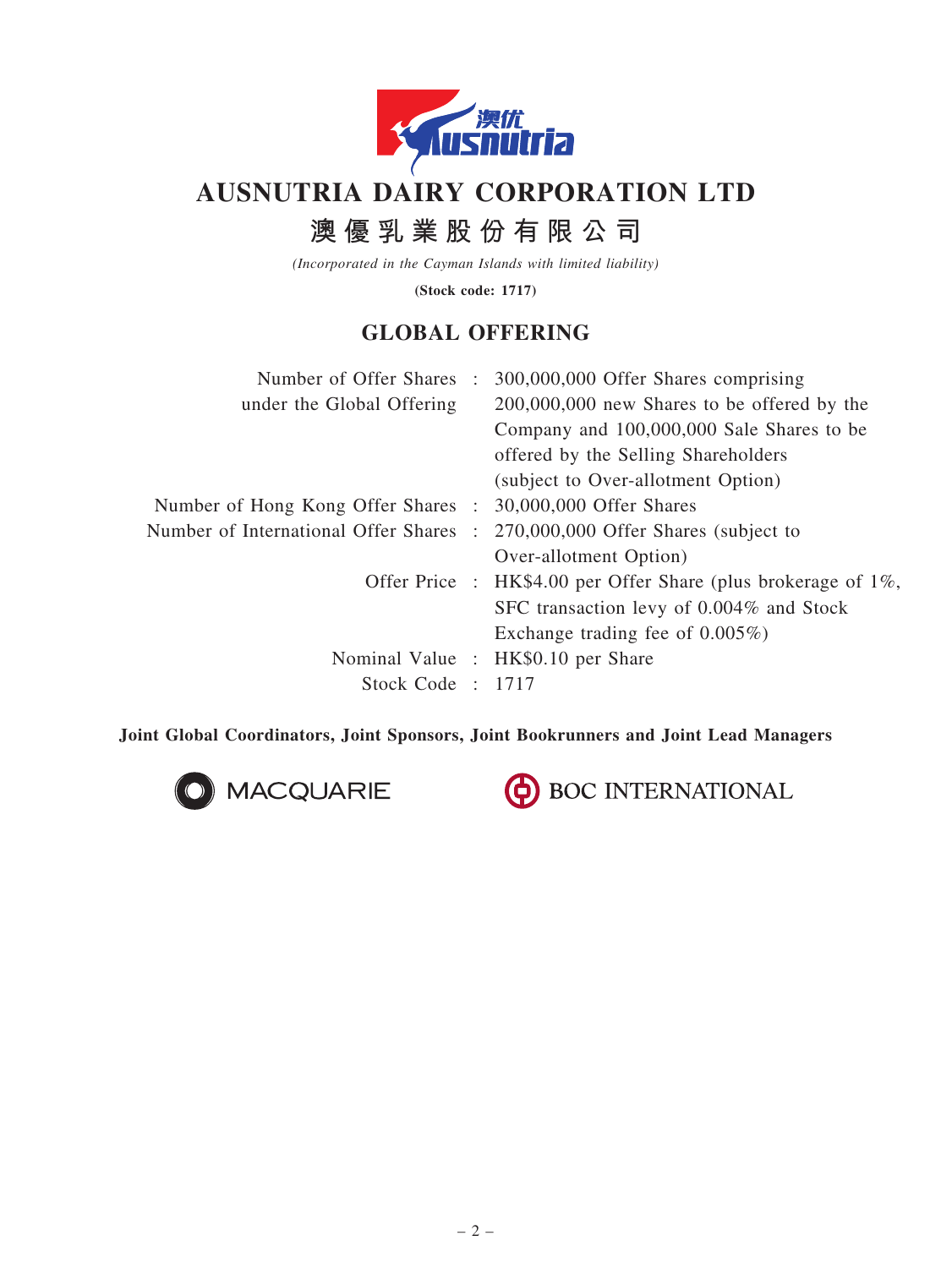### **SUMMARY**

- . The Offer Price has been determined at HK\$4.00 per Offer Share (exclusive of 1% brokerage, 0.004% SFC transaction levy and 0.005% Stock Exchange trading fee).
- . Based on the Offer Price of HK\$4.00 per Offer Share, the net proceeds from the Global Offering from the 200,000,000 Offer Shares to be received by the Company, after deduction of related underwriting commissions and expenses and assuming no exercise of the Over-allotment Option, is estimated to be approximately HK\$765.6 million.
- . A total of 7,575 valid applications pursuant to the Hong Kong Public Offer on WHITE and YELLOW Application Forms and through giving electronic application instructions to HKSCC via CCASS or to the White Form eIPO Service Provider under the White Form eIPO service and for a total of 246,545,000 Hong Kong Offer Shares were received, representing approximately 8.22 times of the total number of 30,000,000 Hong Kong Offer Shares initially available under the Hong Kong Public Offer. As the number of Shares validly applied for in the Hong Kong Public Offer represented less than 15 times of the number of Offer Shares initially available under the Hong Kong Public Offer, the allocation of Shares between the Hong Kong Public Offer and the International Offering will not be adjusted.
- . The Directors further announce that the Offer Shares initially offered under the International Offering have been well oversubscribed. There has been an over-allocation of 45,000,000 Shares and such over-allocations are covered through the stock borrowing arrangements under the Stock Borrowing Agreement between Brave Leader and Macquarie Capital Securities Limited. Following such over-allocations of Shares, Macquarie Capital Securities Limited may cover such borrowed Shares by (among other methods) using Shares purchased by it in the secondary market at prices that do not exceed the Offer Price, or by exercising the Over-Allotment Option (exercisable by the Joint Global Coordinators on behalf of the International Underwriters), or a combination of these means.
- . In connection with the Global Offering, the Company has granted the Over-allotment Option to the International Underwriters exercisable by the Joint Global Coordinators on behalf of the International Underwriters. Pursuant to the Over-allotment Option, the Joint Global Coordinators have the right, at any time from the Listing Date following announcement of the Offer Price, and is expected to expire on Thursday, 29 October 2009, being the 30th day after the last date of lodging applications under the Hong Kong Public Offer, to require the Company to allot and issue up to 45,000,000 additional Shares, representing 15% of the initial Offer Shares, at the same price per Share under the International Offering, to cover over-allocations in the International Offering.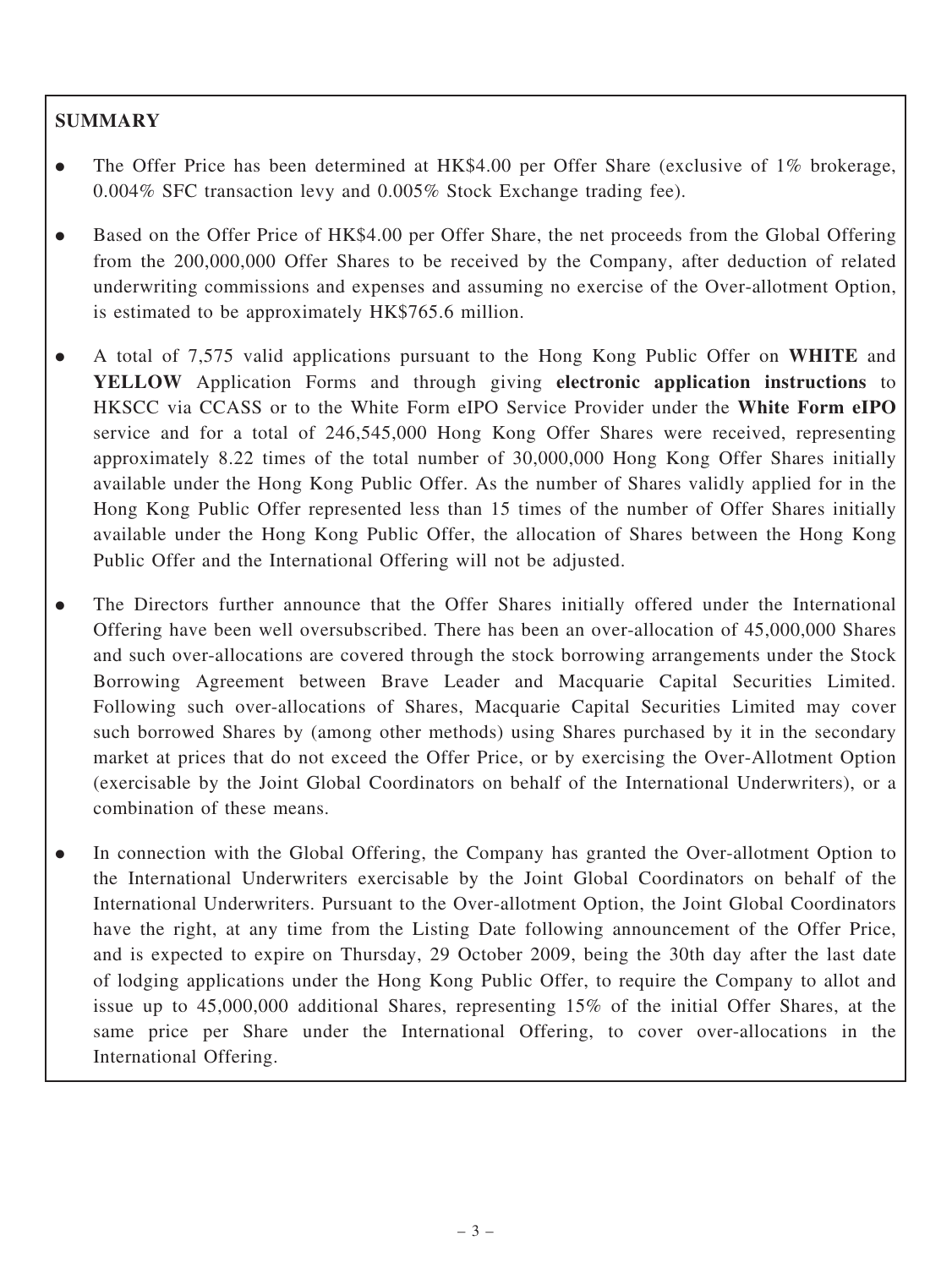The Company announces that the results of allocations (with the identification numbers of wholly successful or partially successful applicants) of the Hong Kong Offer Shares in the Hong Kong Public Offer will be available at the times and dates and in the manner specified below:

- . Results of allocations of the Hong Kong Public Offer will be available from the Stock Exchange's website at www.hkexnews.hk and the Company's website at www.ausnutria.com.hk no later than 9:00 a.m. on Wednesday, 7 October 2009 onwards;
- . Results of allocations will be available from the Company's designated results of allocation website at www.iporesults.com.hk on a 24-hour basis from 8:00 a.m. on Wednesday, 7 October 2009 to 12:00 midnight on Tuesday, 13 October 2009. The user will be required to key in the Hong Kong identity card/passport/Hong Kong business registration number provided in his/her/ its application to search for his/her/its own allocation result;
- . Results of allocations will be available from the Company's Hong Kong Public Offer allocation results telephone enquiry hotline. Applicants may find out whether or not their applications have been successful and the number of Hong Kong Offer Shares allocated to them, if any, by calling (852) 2862 8669 between 9:00 a.m. and 10:00 p.m. from Wednesday, 7 October 2009 to Saturday, 10 October 2009; and
- . Special allocation results booklets setting out the results of allocations will be available for inspection during opening hours of individual branches and sub-branches from Wednesday, 7 October 2009 to Friday, 9 October 2009 at all the receiving bank branches and sub-branches at the addresses set out in the paragraph headed ''Results of Allocations'' in this announcement.

Wholly or partially successful applicants who have applied for 1,000,000 Hong Kong Offer Shares or more and have indicated on their **WHITE** Application Forms that they wish to collect their share certificates (if any) and/or refund cheques (if any) in person may collect their share certificates and/ or refund cheques in person from Computershare Hong Kong Investor Services Limited, at Shops 1712–1716, 17th Floor, Hopewell Centre, 183 Queen's Road East, Wanchai, Hong Kong between 9:00 a.m. and 1:00 p.m. on Wednesday, 7 October 2009.

Share certificates (if any) and/or refund cheques (if any) for Hong Kong Offer Shares allotted to applicants using WHITE Application Forms to apply for (i) less than 1,000,000 Hong Kong Offer Shares or (ii) 1,000,000 or more Hong Kong Offer Shares but who have not opted for personal collection, or who have opted for personal collection but do not collect in person within the specified period, are expected to be despatched by ordinary post to their addresses as specified on their Application Forms at their own risk shortly after the time for collection.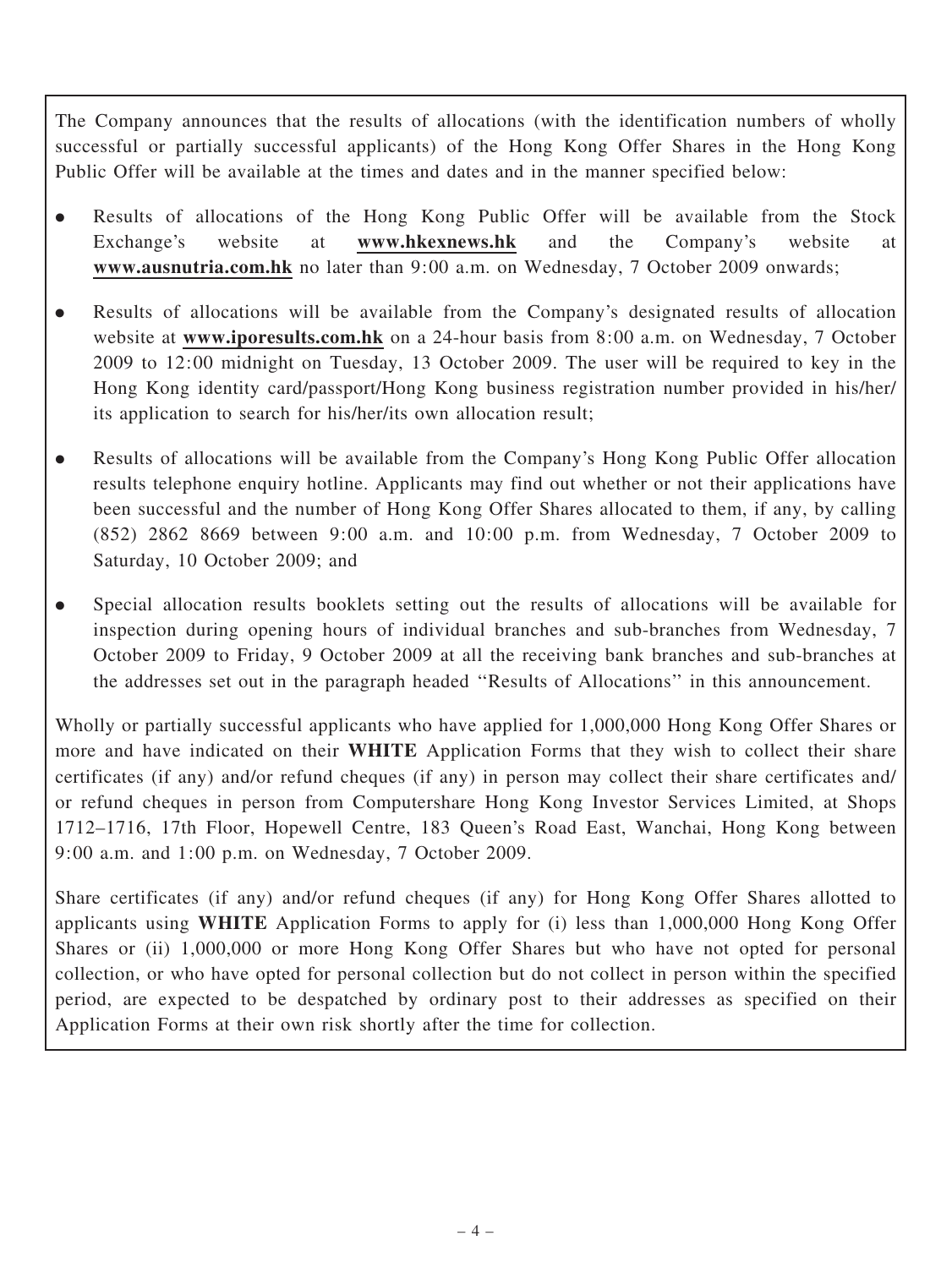Applicants who have applied for 1,000,000 Hong Kong Offer Shares or more through the White Form eIPO service by submitting an electronic application to the designated White Form eIPO Service Provider through the designated website at **www.eipo.com.hk** and whose applications are wholly or partially successful may collect their share certificates (if any) in person from Computershare Hong Kong Investor Services Limited, at Shops 1712–1716, 17th Floor, Hopewell Centre, 183 Queen's Road East, Wanchai, Hong Kong between 9:00 a.m. and 1:00 p.m. on Wednesday, 7 October 2009.

Share certificates (if any) for Hong Kong Offer Shares allotted to applicants applying through the White Form eIPO which are either not available for personal collection or which are available but are not collected in person are expected to be despatched by ordinary post to their addresses as specified in their application instructions to the designated White Form eIPO Service Provider at their own risk shortly after the time for collection.

Applicants who apply through the White Form eIPO by paying the application monies through a single bank account, may have e-Refund payment instructions (if any) despatched to their application payment bank account on or around Wednesday, 7 October 2009. Applicants who apply through the White Form eIPO by paying the application monies through multiple bank accounts, may have refund cheque(s) (if any) expected to be despatched on or around Wednesday, 7 October 2009, by ordinary post to their addresses as specified in their application instructions to the designated White Form eIPO Service Provider shortly after the time for collection, by ordinary post and at their own risk.

Applicants who have applied for 1,000,000 Hong Kong Offer Shares or more using YELLOW Application Forms and have indicated on their Application Forms that they wish to collect their refund cheques (if any) in person may collect refund cheques (if any) in person from Computershare Hong Kong Investor Services Limited, at Shops 1712–1716, 17th Floor, Hopewell Centre, 183 Queen's Road East, Wanchai, Hong Kong between 9:00 a.m. and 1:00 p.m. on Wednesday, 7 October 2009.

Share certificates for Hong Kong Offer Shares allotted to applicants using YELLOW Application Forms and those who applied by giving electronic application instructions to HKSCC via CCASS are expected to be issued in the name of HKSCC Nominees and deposited into CCASS for credit to their CCASS Investor Participant stock accounts or their designated CCASS Participants' stock accounts at the close of business on Wednesday, 7 October 2009, or under contingent situation, on any other date as shall be determined by HKSCC or HKSCC Nominees.

Refund cheques (if any) for applicants using YELLOW Application Forms which are either not available for personal collection or which are available but are not collected in person are expected to be despatched by ordinary post to their addresses on their Application Forms at their own risk shortly after the time for collection.

Refund monies (if any) for applicants giving electronic application instructions to HKSCC via CCASS are expected to be credited to the relevant applicants' designated bank accounts or the designated bank accounts of their brokers or custodians on Wednesday, 7 October 2009.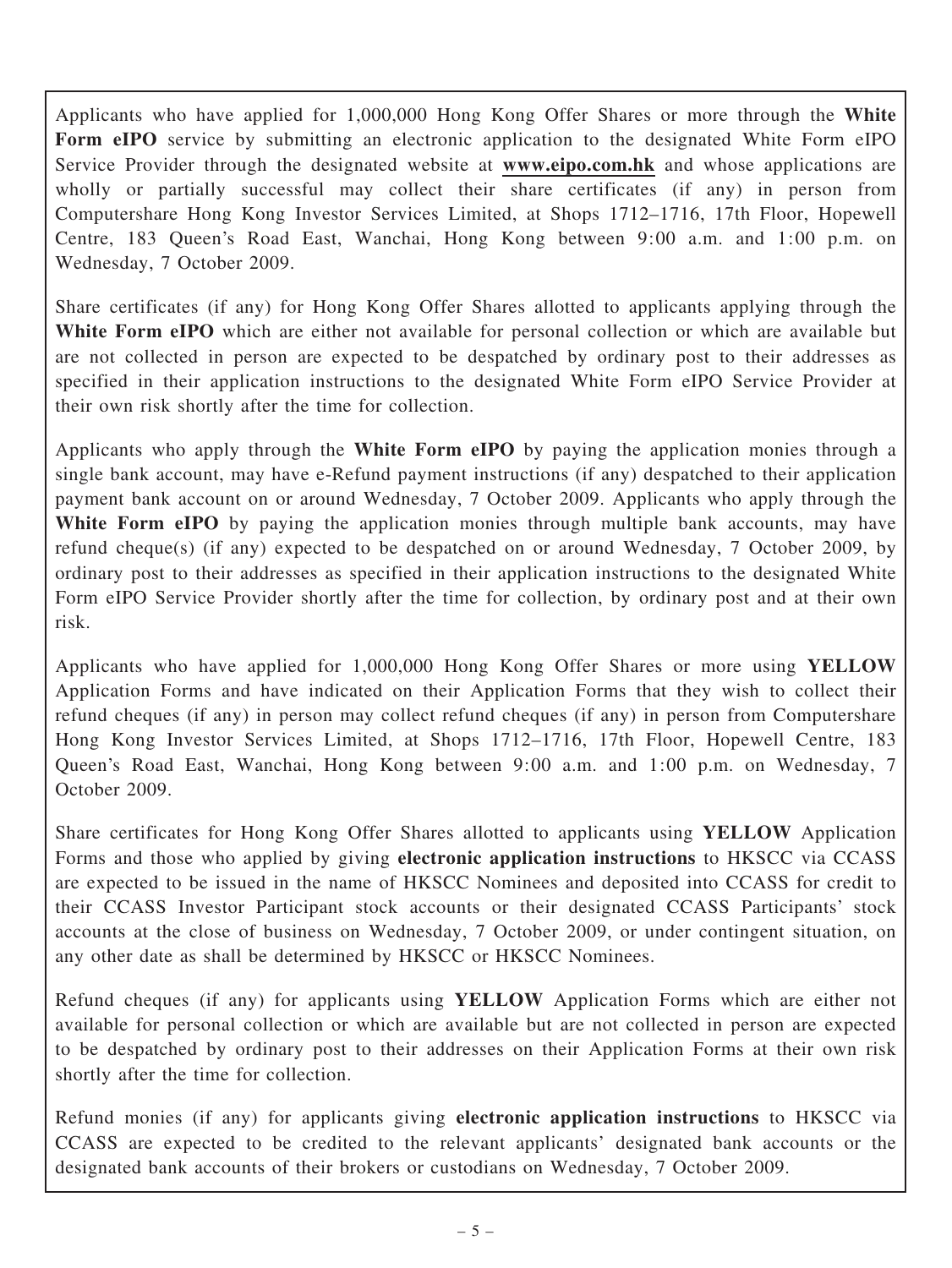Share certificates will only become valid certificates of title provided that the Hong Kong Public Offer has become unconditional in all respects and neither the Hong Kong Underwriting Agreement nor the International Underwriting Agreement has been terminated in accordance with its terms on or before 8:00 a.m., on Thursday, 8 October 2009. For more information, please refer to the section headed ''Underwriting — Underwriting Arrangements and Expenses — Hong Kong Public Offer — Grounds for Termination'' in the Prospectus.

The Company will not issue any temporary documents of title. No receipts will be issued for application monies paid. Dealings in the Shares on the Stock Exchange are expected to commence at 9:30 a.m. (Hong Kong time) on Thursday, 8 October 2009. Shares will be traded in board lots of 1,000 Shares. The stock code of the Shares is 1717.

#### OFFER PRICE AND USE OF NET PROCEEDS FROM THE GLOBAL OFFERING

The Offer Price has been determined at HK\$4.00 per Offer Share (exclusive of 1% brokerage, 0.004% SFC transaction levy and 0.005% Stock Exchange trading fee).

Based on an Offer Price of HK\$4.00 per Share, we estimate that we will receive net proceeds from the Global Offering of approximately HK\$765.6 million from the 200,000,000 Offer Shares to be offered by the Company, after deducting underwriting fees and expenses payable by us and assuming the Overallotment Option is not exercised.

We intend to use these net proceeds for the following purposes:

. approximately 30% of the net proceeds (approximately HK\$229.7 million) to explore and undertake potential investment opportunities for investing in or acquiring upstream milk powder related assets and/or operations, including potential investments in overseas cattle farms and/or milk powder producers; and to explore and undertake potential cooperation with milk powder producers in order to increase the number of our suppliers, which will in turn help to diversify our risk profile to ensure a stable supply of milk powder and provide us with more opportunities to source different kinds of paediatric milk formula or nutrition products. As at the date of this announcement, we have not entered into any legally binding agreement or arrangement with respect to these upward integration opportunities. However, we have identified an investment opportunity and are currently in discussions with an organisation in Australia about our potential investment in its milk powder production operations. Please refer to the section headed ''Business — Business Strategies'' in the Prospectus for further information;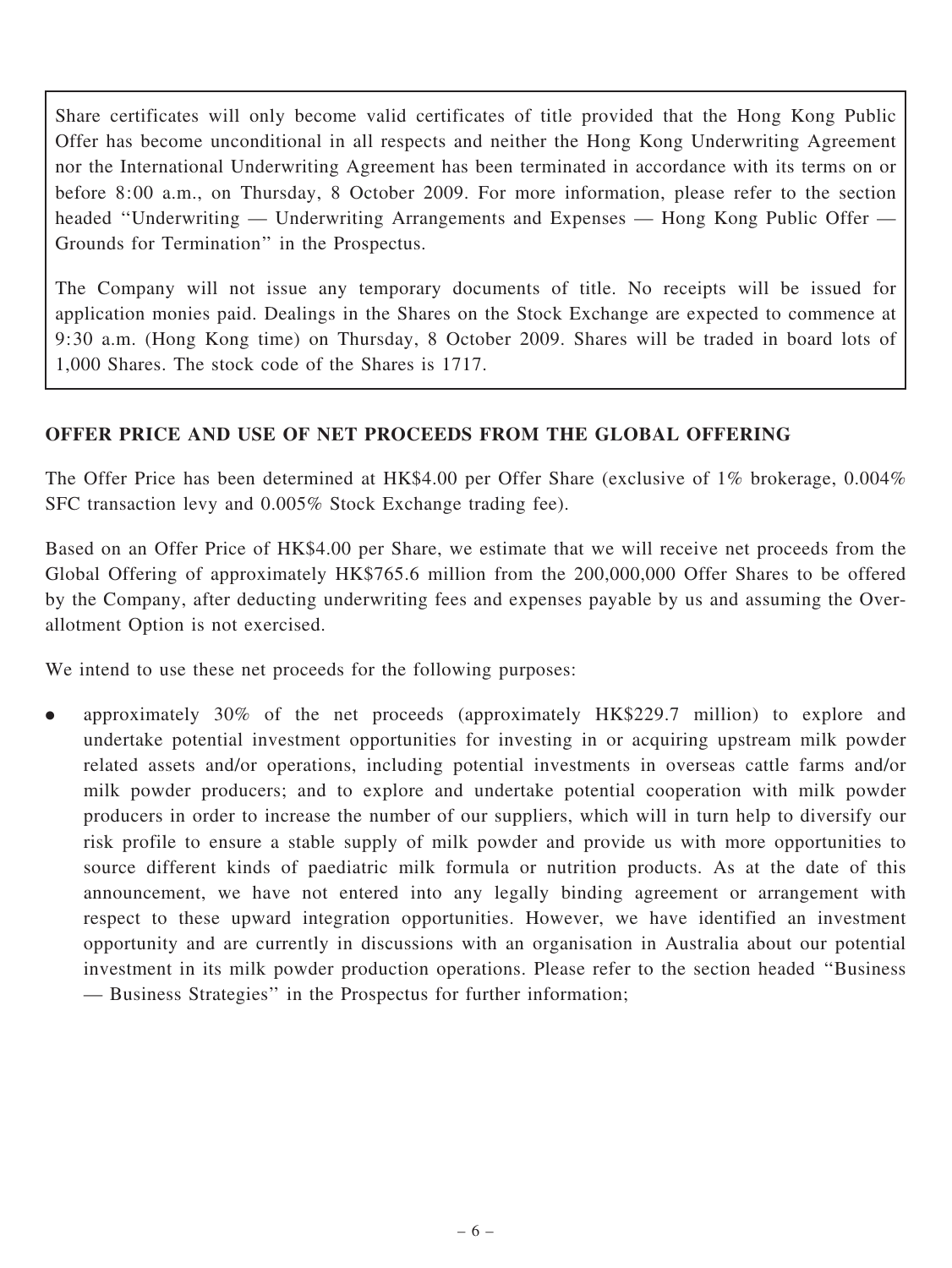- . approximately in aggregate 30% of the net proceeds (approximately HK\$229.7 million) to expand our distribution network and strengthen our brand building, marketing and promotional initiatives, in which approximately 12% of the net proceeds (approximately HK\$91.9 million) for efforts in expanding our distribution network, as well as approximately 18% of the net proceeds (approximately HK\$137.8 million) to finance our brand building, marketing and promotional initiatives. Please refer to the sections headed ''Business — Business Strategies'' and ''Business — Branding and Marketing'' in the Prospectus for further details on our strategies in expanding our distribution network and increasing investment in our brand building, marketing and promotional initiatives;
- . approximately 10% of the net proceeds (approximately HK\$76.6 million) for enhancing our research and development efforts. We intend to build a stronger and larger team and enhance our technological capability by recruiting more qualified research personnel and by purchasing newer and more advanced laboratory equipment. We believe this will increase our ability to develop and produce a wider range of higher quality paediatric milk formula products, with a main focus on bringing our paediatric milk formula products closer to the attributes of mother's breast milk. Please refer to the sections headed ''Business — Business Strategies'' and ''Business — Research and Development'' in the Prospectus for further information;
- . approximately 10% of the net proceeds (approximately HK\$76.6 million) for complementing our efforts in introducing our new series of organic paediatric nutrition products (including organic paediatric milk formula and organic infant supplements) and new products, and further expanding the range and quality of this series of products. We intend to make investments to ensure our organic paediatric milk formula products satisfy the requirements to obtain the necessary industry certifications and to cooperate with international organic products producers for the developments of other organic paediatric nutrition products and quality enhancement. Please refer to the sections headed ''Business — Business Strategies'' and ''Business — Research and Development'' in the Prospectus for further information;
- . approximately 10% of the net proceeds (approximately HK\$76.6 million) to establish two new production lines for the production of our paediatric milk formula products and to construct a new storage warehouse adjacent to our existing production plant to cater for our anticipated business expansion, as well as other supporting facilities. Please refer to the section headed ''Business — Business Strategies'' in the Prospectus for further information; and
- . approximately 10% of the net proceeds (approximately HK\$76.6 million) for general working capital purposes.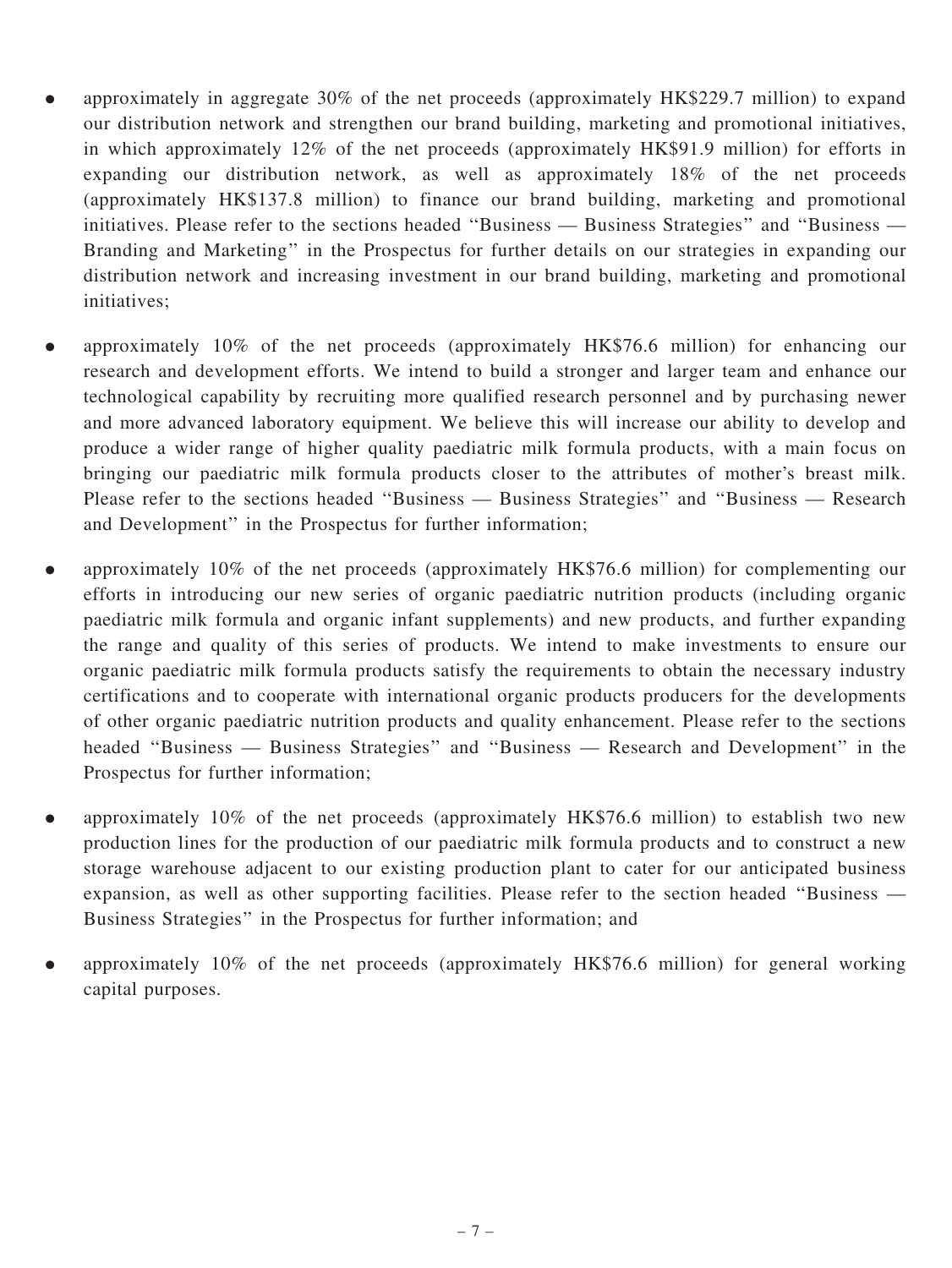#### LEVEL OF APPLICATIONS AND INDICATIONS OF INTEREST RECEIVED

As at the close of the application lists at 12:00 noon on Tuesday, 29 September 2009, a total of 7,575 valid applications (applications on WHITE and YELLOW Application Forms and through giving electronic application instructions to HKSCC via CCASS or to the White Form eIPO Service Provider under the White Form eIPO) and for a total of 246,545,000 Hong Kong Offer Shares were received, representing approximately 8.22 times of the total number of 30,000,000 Hong Kong Offer Shares initially available under the Hong Kong Public Offer. As the number of Shares validly applied for in the Hong Kong Public Offer represented less than 15 times of the number of Offer Shares initially available under the Hong Kong Public Offer, the allocation of Shares between the Hong Kong Public Offer and the International Offering will not be adjusted.

Of the 7,575 valid applications on WHITE and YELLOW Application Forms and by electronic application instructions given to HKSCC via CCASS or to the White Form eIPO Service Provider under the White Form eIPO for a total of 246,545,000 Hong Kong Offer Shares, a total of 7,531 applications in respect of a total of 105,545,000 Hong Kong Offer Shares were for Hong Kong Offer Shares with an aggregate subscription amount based on the maximum offer price of HK\$4.00 per Offer Share of HK\$5 million or below (exclusive of 1% brokerage, 0.004% SFC transaction levy and 0.005% Stock Exchange trading fee), and a total of 44 applications in respect of a total of 141,000,000 Hong Kong Offer Shares were for Hong Kong Offer Shares with an aggregate subscription amount based on the maximum offer price of HK\$4.00 per Offer Share of more than HK\$5 million (exclusive of 1% brokerage, 0.004% SFC transaction levy and 0.005% Stock Exchange trading fee). 4 multiple or suspected multiple applications have been rejected. 25 applications have been rejected due to bounced cheques and 7 invalid applications have been rejected. No application for more than 15,000,000 Hong Kong Offer Shares has been identified.

The Directors further announce that the Offer Shares initially offered under the International Offering have been well oversubscribed. There has been an over-allocation of 45,000,000 Shares and such overallocations are covered through the stock borrowing arrangements under the Stock Borrowing Agreement between Brave Leader and Macquarie Capital Securities Limited. Following such overallocations of Shares, Macquarie Capital Securities Limited may cover such borrowed Shares by (among other methods) using Shares purchased by it in the secondary market at prices that do not exceed the Offer Price, or by exercising the Over-Allotment Option (exercisable by the Joint Global Coordinators on behalf of the International Underwriters), or a combination of these means.

The Directors confirm that the International Offering is in compliance with the placing guidelines for equity securities as set out in Appendix 6 to the Listing Rules and no placee will, individually, be placed more than 10% of the enlarged issued share capital of the Company immediately after the Capitalisation Issue and Global Offering. As such, the Directors confirm that there will not be any new substantial Shareholder immediately after the Global Offering, and the number of Shares in public hands will satisfy the minimum percentage prescribed by Rule 8.08 of the Listing Rules.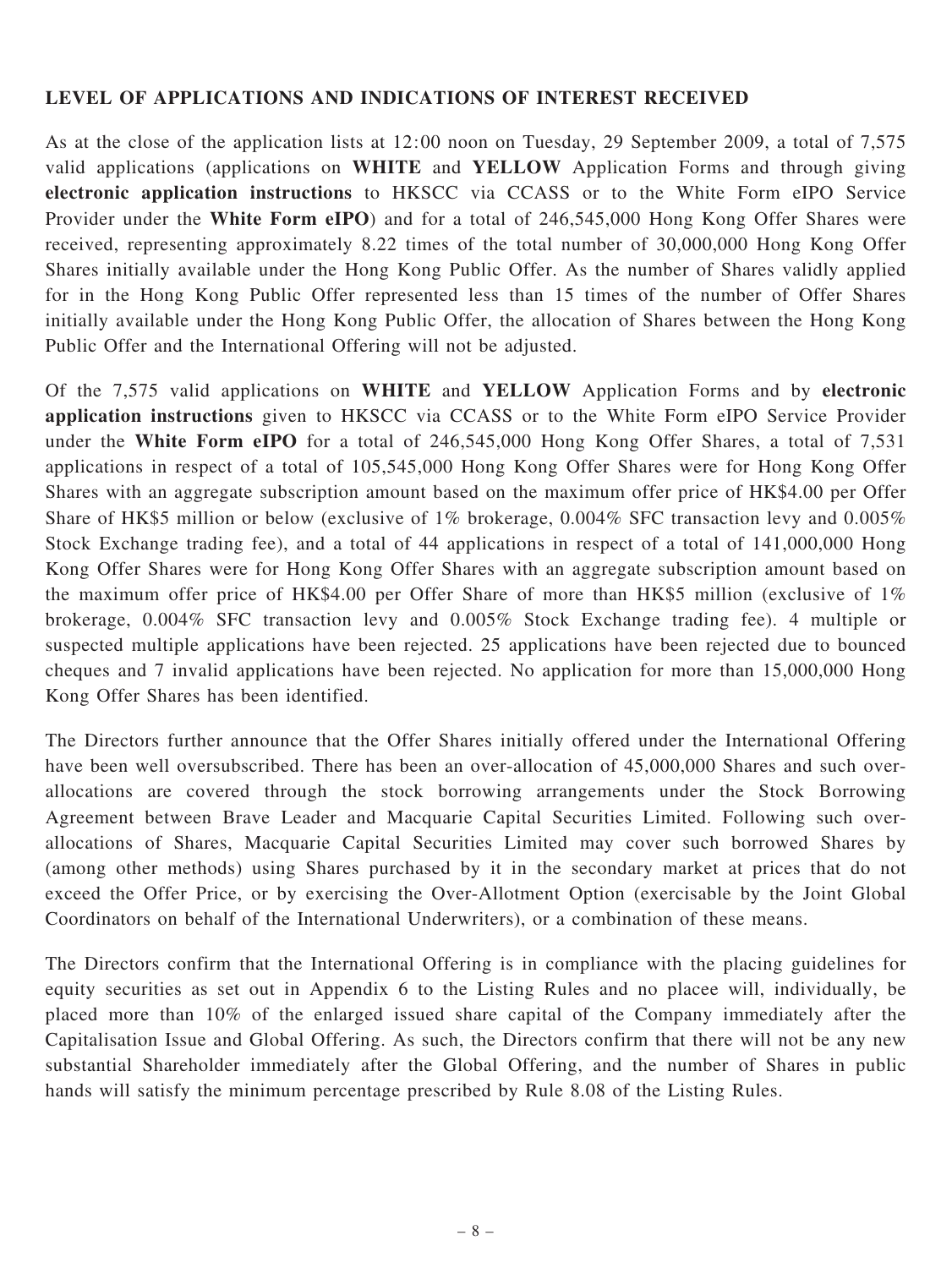In connection with the Global Offering, the Company has granted the Over-allotment Option to the International Underwriters exercisable by the Joint Global Coordinators on behalf of the International Underwriters. Pursuant to the Over-allotment Option, the Joint Global Coordinators have the right, at any time from the Listing Date following announcement of the Offer Price, and is expected to expire on Thursday, 29 October 2009, being the 30th day after the last date of lodging applications under the Hong Kong Public Offer, to require the Company to allot and issue up to 45,000,000 additional Shares, representing 15% of the initial Offer Shares, at the same price per Share under the International Offering, to cover over-allocations in the International Offering. If the Over-allotment Option is exercised in full, the additional Shares for sale will represent approximately 4.31% of our enlarged share capital immediately following the completion of the Global Offering and the exercise of the Over-allotment Option. In the event that the Over-allotment Option is exercised, a press announcement will be made. As at the date of this announcement, the Over-allotment Option has not been exercised.

The Directors confirm that no Offer Share has been allocated to applicants who are directors, existing shareholders and connected persons of the Company within the meaning of the Listing Rules. None of the Joint Lead Managers and the Underwriters and their respective affiliated companies and connected clients (as set out in Appendix 6 to the Listing Rules) has taken up any Offer Shares for its own benefit under the Global Offering.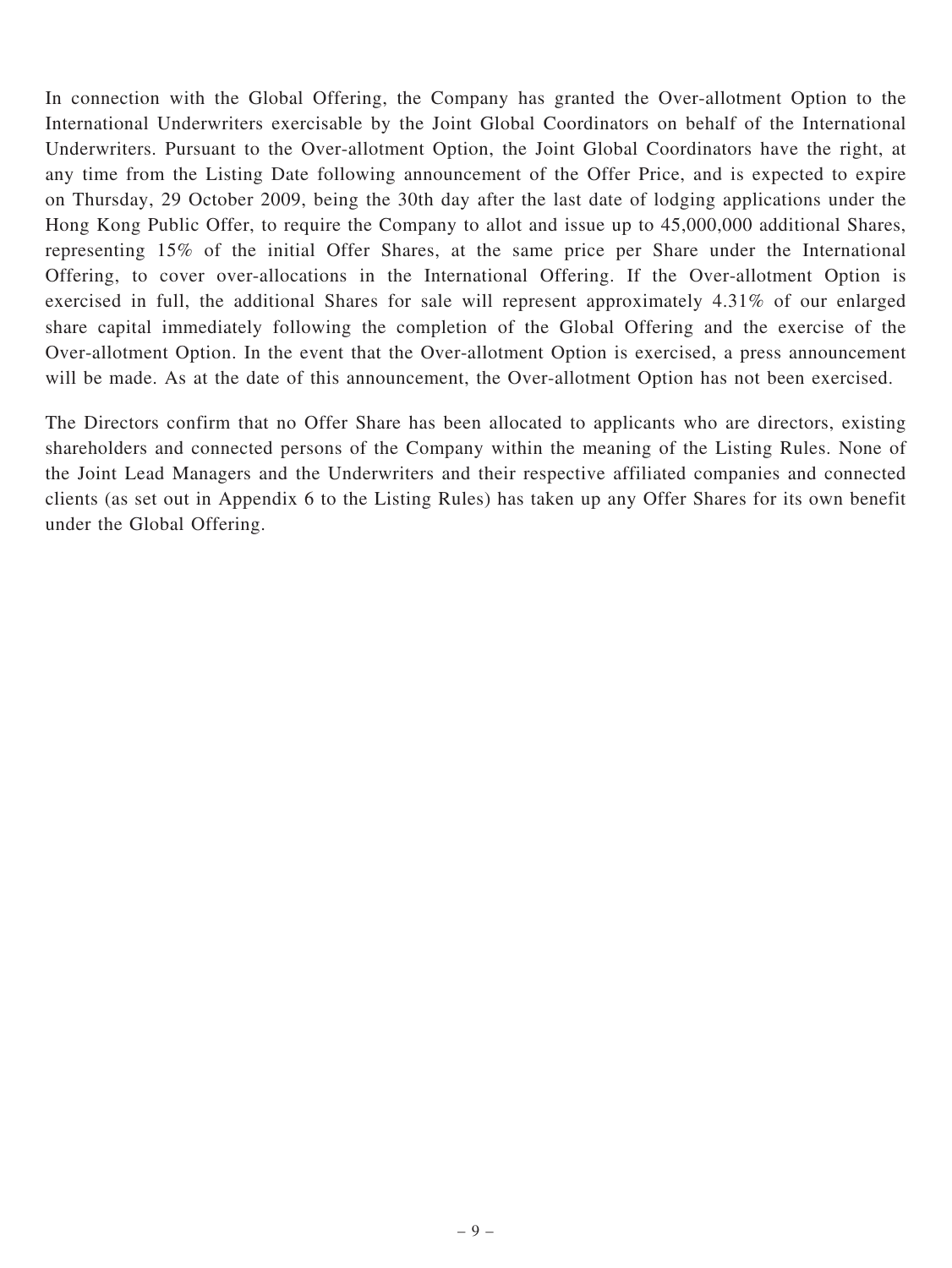#### BASIS OF ALLOTMENT UNDER THE HONG KONG PUBLIC OFFER

Valid applications made by the public on WHITE and YELLOW Application Forms and by electronic application instructions given to HKSCC via CCASS or to the White Form eIPO Service Provider under the White Form eIPO will be conditionally allotted on the basis set out below:

| No. of<br><b>Hong Kong</b><br><b>Offer Shares</b><br>applied for | No. of valid<br>applications | <b>Basis of allotment/ballot</b>                                    | Approximate<br>Percentage<br>allotted of the<br>total no. of<br><b>Hong Kong</b><br><b>Offer Shares</b><br>applied for |
|------------------------------------------------------------------|------------------------------|---------------------------------------------------------------------|------------------------------------------------------------------------------------------------------------------------|
| POOL A                                                           |                              |                                                                     |                                                                                                                        |
| 1,000                                                            | 3,783                        | 1,892 out of 3,783 to receive 1,000 Shares                          | 50.01%                                                                                                                 |
| 2,000                                                            | 737                          | 383 out of 737 to receive 1,000 Shares                              | 25.98%                                                                                                                 |
| 3,000                                                            | 352                          | 269 out of 352 to receive 1,000 Shares                              | 25.47%                                                                                                                 |
| 4,000                                                            | 194                          | 1,000 Shares                                                        | 25.00%                                                                                                                 |
| 5,000                                                            | 298                          | 1,000 Shares plus 45 out of 298 to receive additional 1,000 Shares  | 23.02%                                                                                                                 |
| 6,000                                                            | 136                          | 1,000 Shares plus 35 out of 136 to receive additional 1,000 Shares  | 20.96%                                                                                                                 |
| 7,000                                                            | 66                           | 1,000 Shares plus 22 out of 66 to receive additional 1,000 Shares   | 19.05%                                                                                                                 |
| 8,000                                                            | 98                           | 1,000 Shares plus 47 out of 98 to receive additional 1,000 Shares   | 18.49%                                                                                                                 |
| 9,000                                                            | 51                           | 1,000 Shares plus 31 out of 51 to receive additional 1,000 Shares   | 17.86%                                                                                                                 |
| 10,000                                                           | 611                          | 1,000 Shares plus 445 out of 611 to receive additional 1,000 Shares | 17.28%                                                                                                                 |
| 15,000                                                           | 174                          | 2,000 Shares                                                        | 13.33%                                                                                                                 |
| 20,000                                                           | 289                          | 2,000 Shares plus 187 out of 289 to receive additional 1,000 Shares | 13.24%                                                                                                                 |
| 25,000                                                           | 56                           | 3,000 Shares plus 16 out of 56 to receive additional 1,000 Shares   | 13.14%                                                                                                                 |
| 30,000                                                           | 105                          | 3,000 Shares plus 96 out of 105 to receive additional 1,000 Shares  | 13.05%                                                                                                                 |
| 35,000                                                           | 29                           | 4,000 Shares plus 16 out of 29 to receive additional 1,000 Shares   | 13.00%                                                                                                                 |
| 40,000                                                           | 62                           | 5,000 Shares plus 9 out of 62 to receive additional 1,000 Shares    | 12.86%                                                                                                                 |
| 45,000                                                           | 40                           | 5,000 Shares plus 30 out of 40 to receive additional 1,000 Shares   | 12.78%                                                                                                                 |
| 50,000                                                           | 95                           | 6,000 Shares plus 33 out of 95 to receive additional 1,000 Shares   | 12.69%                                                                                                                 |
| 55,000                                                           | 10                           | 6,000 Shares plus 9 out of 10 to receive additional 1,000 Shares    | 12.55%                                                                                                                 |
| 60,000                                                           | 41                           | 7,000 Shares plus 21 out of 41 to receive additional 1,000 Shares   | 12.52%                                                                                                                 |
| 65,000                                                           | 10                           | 8,000 Shares plus 1 out of 10 to receive additional 1,000 Shares    | 12.46%                                                                                                                 |
| 70,000                                                           | 12                           | 8,000 Shares plus 8 out of 12 to receive additional 1,000 Shares    | 12.38%                                                                                                                 |
| 75,000                                                           | $\overline{4}$               | 9,000 Shares plus 1 out of 4 to receive additional 1,000 Shares     | 12.33%                                                                                                                 |
| 80,000                                                           | 27                           | 9,000 Shares plus 17 out of 27 to receive additional 1,000 Shares   | 12.04%                                                                                                                 |
| 85,000                                                           | 5                            | 10,000 Shares                                                       | 11.76%                                                                                                                 |
| 90,000                                                           | 5                            | 10,000 Shares plus 2 out of 5 to receive additional 1,000 Shares    | 11.56%                                                                                                                 |
| 95,000                                                           | $\tau$                       | 10,000 Shares plus 6 out of 7 to receive additional 1,000 Shares    | 11.43%                                                                                                                 |
| 100,000                                                          | 98                           | 11,000 Shares plus 41 out of 98 to receive additional 1,000 Shares  | 11.42%                                                                                                                 |
| 150,000                                                          | 29                           | 17,000 Shares plus 3 out of 29 to receive additional 1,000 Shares   | 11.40%                                                                                                                 |
| 200,000                                                          | 33                           | 22,000 Shares plus 26 out of 33 to receive additional 1,000 Shares  | 11.39%                                                                                                                 |
| 250,000                                                          | 8                            | 28,000 Shares plus 3 out of 8 to receive additional 1,000 Shares    | 11.35%                                                                                                                 |
| 300,000                                                          | 12                           | 34,000 Shares                                                       | 11.33%                                                                                                                 |
| 350,000                                                          | $\tau$                       | 39,000 Shares plus 3 out of 7 to receive additional 1,000 Shares    | 11.27%                                                                                                                 |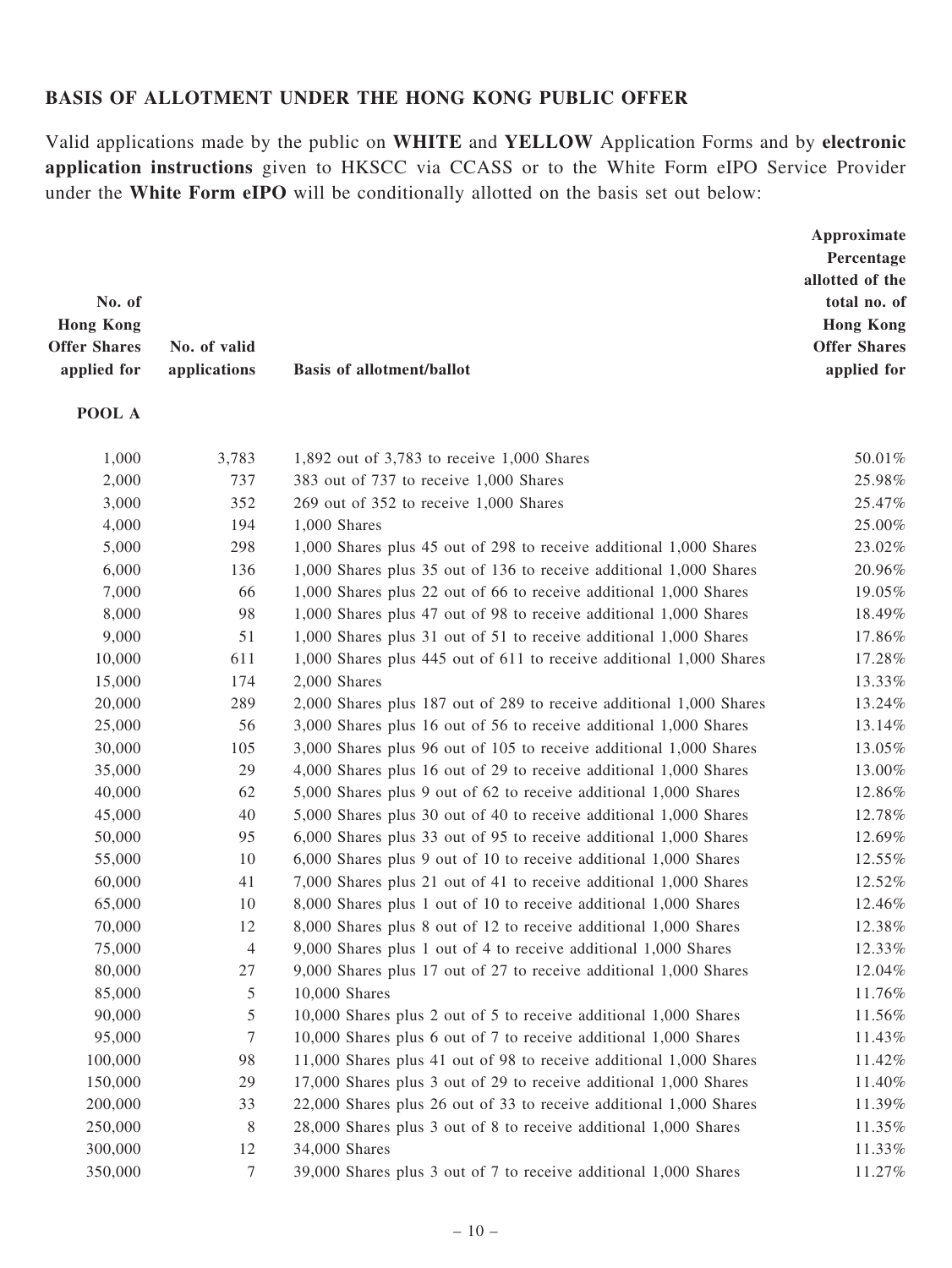|                     |              |                                                                   | Approximate         |
|---------------------|--------------|-------------------------------------------------------------------|---------------------|
|                     |              |                                                                   | Percentage          |
|                     |              |                                                                   | allotted of the     |
| No. of              |              |                                                                   | total no. of        |
| <b>Hong Kong</b>    |              |                                                                   | <b>Hong Kong</b>    |
| <b>Offer Shares</b> | No. of valid |                                                                   | <b>Offer Shares</b> |
| applied for         | applications | <b>Basis of allotment/ballot</b>                                  | applied for         |
| 400,000             | 9            | $45,000$ Shares                                                   | 11.25%              |
| 450,000             | 5            | 50,000 Shares                                                     | 11.11%              |
| 500,000             | 12           | 55,000 Shares plus 3 out of 12 to receive additional 1,000 Shares | 11.05%              |
| 600,000             | 6            | 66,000 Shares plus 1 out of 6 to receive additional 1,000 Shares  | 11.03%              |
| 700,000             | 2            | 77,000 Shares                                                     | 11.00%              |
| 800,000             | 5            | 86,000 Shares                                                     | 10.75%              |
| 900,000             | 8            | 96,000 Shares plus 3 out of 8 to receive additional 1,000 Shares  | 10.71%              |

7,531

#### POOL B

| 1,000,000  | 21 | 107,000 Shares                                                    | 10.70%    |
|------------|----|-------------------------------------------------------------------|-----------|
| 1,500,000  | 4  | 160,000 Shares plus 2 out of 4 to receive additional 1,000 Shares | 10.70%    |
| 2,000,000  | 6  | 213,000 Shares plus 5 out of 6 to receive additional 1,000 Shares | 10.69%    |
| 2,500,000  | 2  | 267,000 Shares                                                    | 10.68%    |
| 3,000,000  |    | 320,000 Shares                                                    | $10.67\%$ |
| 4,000,000  |    | 426,000 Shares                                                    | 10.65%    |
| 5,000,000  | 1  | 532,000 Shares                                                    | $10.64\%$ |
| 6.000.000  | 2  | 638,000 Shares                                                    | $10.63\%$ |
| 8,000,000  | 1  | 850,000 Shares                                                    | 10.63%    |
| 10,000,000 | 2  | 1,060,000 Shares                                                  | 10.60%    |
| 15,000,000 | 3  | 1,590,000 Shares                                                  | 10.60%    |
|            |    |                                                                   |           |

 $\frac{44}{1}$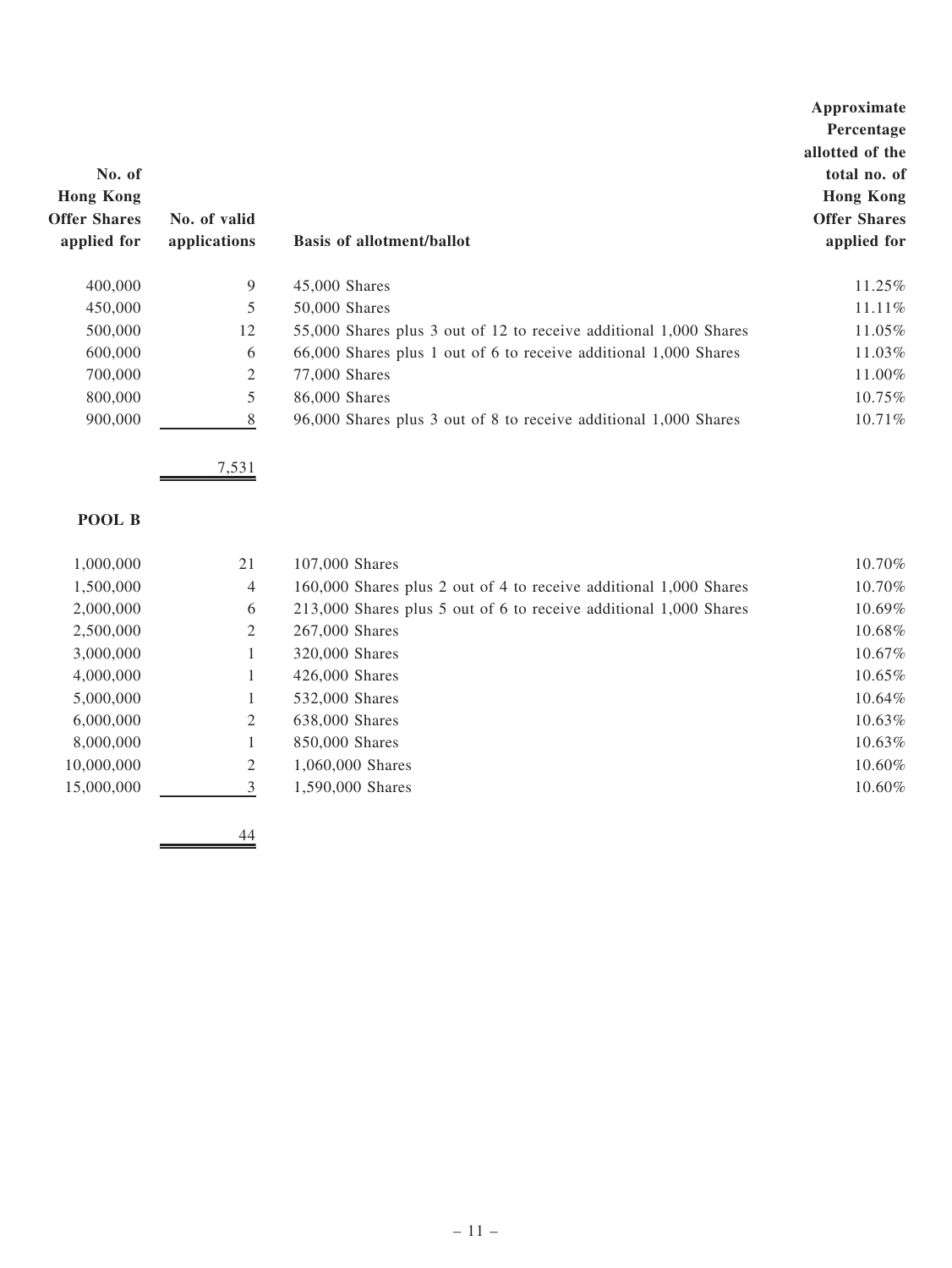### RESULTS OF ALLOCATIONS

The Company announces that the results of allocations (with the identification numbers of wholly successful or partially successful applicants) of the Hong Kong Offer Shares in the Hong Kong Public Offer will be available at the times and dates and in the manner specified below:

- . Results of allocations of the Hong Kong Public Offer will be available from the Stock Exchange's website at www.hkexnews.hk and the Company's website at www.ausnutria.com.hk no later than 9:00 a.m. on Wednesday, 7 October 2009 onwards;
- . Results of allocations will be available from the Company's designated results of allocation website at www.iporesults.com.hk on a 24-hour basis from 8:00 a.m. on Wednesday, 7 October 2009 to 12:00 midnight on Tuesday, 13 October 2009. The user will be required to key in the Hong Kong identity card/passport/Hong Kong business registration number provided in his/her/its application to search for his/her/its own allocation result;
- . Results of allocations will be available from the Company's the Hong Kong Public Offer allocation results telephone enquiry hotline. Applicants may find out whether or not their applications have been successful and the number of Hong Kong Offer Shares allocated to them, if any, by calling (852) 2862 8669 between 9:00 a.m. and 10:00 p.m. from Wednesday, 7 October 2009 to Saturday, 10 October 2009; and
- . Special allocation results booklets setting out the results of allocations will be available for inspection during opening hours of individual branches and sub-branches from Wednesday, 7 October 2009 to Friday, 9 October 2009 at all the receiving bank branches and sub-branches at the addresses set out below.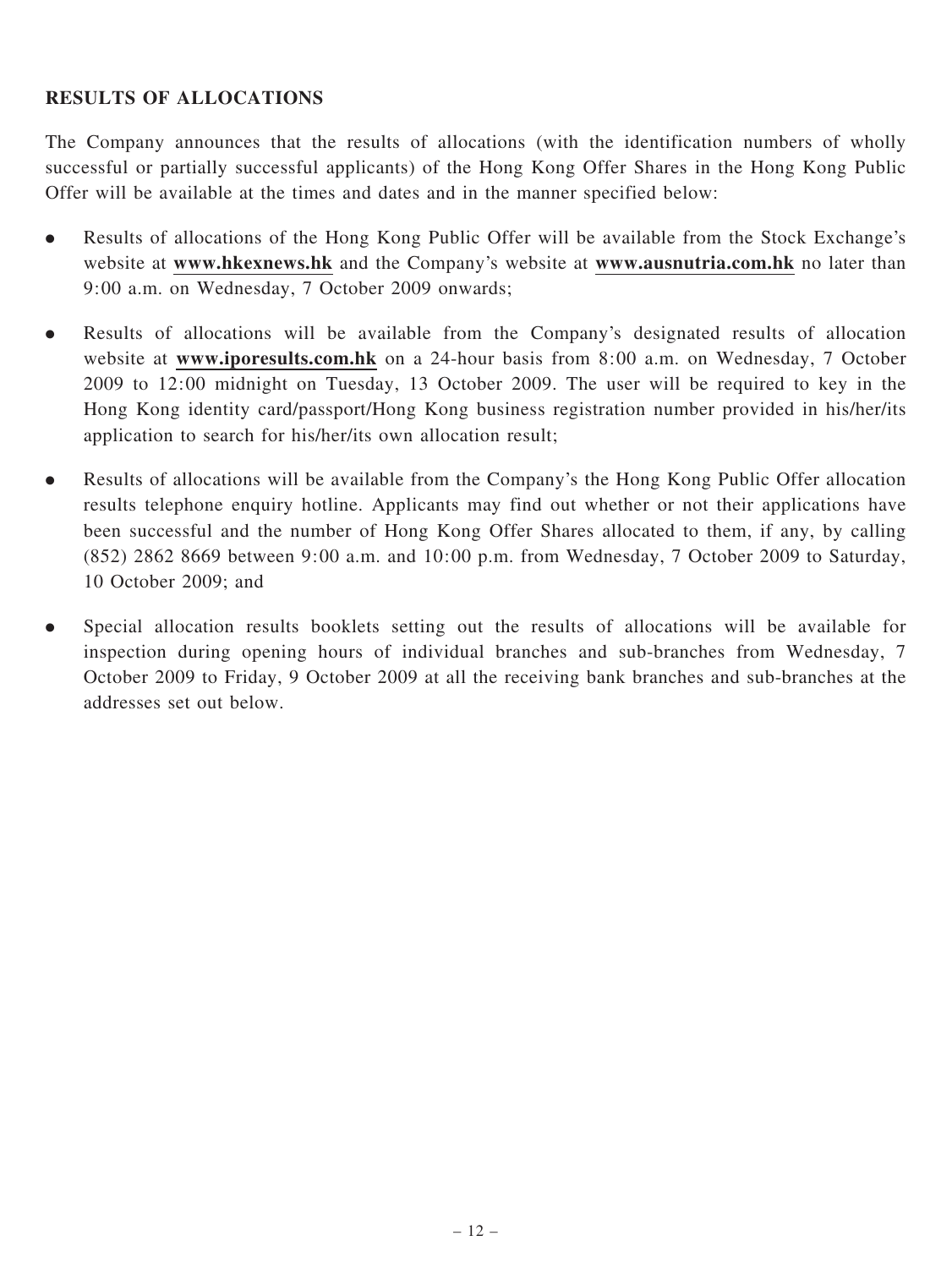# Any of the following branches of Bank of China (Hong Kong) Limited:

| <b>District</b>  | <b>Branch name</b>                             | <b>Address</b>                                             |
|------------------|------------------------------------------------|------------------------------------------------------------|
| Hong Kong Island | Bank of China Tower Branch                     | 3/F, 1 Garden Road                                         |
|                  | North Point (Kiu Fai Mansion)<br><b>Branch</b> | 413-415 King's Road, North Point                           |
|                  | Aberdeen Branch                                | 25 Wu Pak Street, Aberdeen                                 |
|                  | Quarry Bay Branch                              | Parkvale, 1060 King's Road, Quarry Bay                     |
|                  | Chai Wan Branch                                | Block B, Walton Estate,<br>341-343 Chai Wan Road, Chai Wan |
|                  | Shek Tong Tsui Branch                          | 534 Queen's Road West, Shek Tong Tsui                      |
|                  | Sheung Wan Branch                              | 252 Des Voeux Road Central                                 |
| Kowloon          | Kwun Tong Branch                               | 20–24 Yue Man Square, Kwun Tong                            |
|                  | Mong Kok Branch                                | 589 Nathan Road, Mong Kok                                  |
|                  | Yau Ma Tei Branch                              | 471 Nathan Road, Yau Ma Tei                                |
|                  | To Kwa Wan Branch                              | 80N To Kwa Wan Road, To Kwa Wan                            |
|                  | Kowloon Plaza Branch                           | Unit 1, Kowloon Plaza,                                     |
|                  |                                                | 485 Castle Peak Road                                       |
| New Territories  | Lucky Plaza Branch                             | Lucky Plaza, Wang Pok Street, Shatin                       |
|                  | Castle Peak Road<br>(Tsuen Wan) Branch         | 201-207 Castle Peak Road, Tsuen Wan                        |
|                  | Castle Peak Road                               | 162 Castle Peak Road, Yuen Long                            |
|                  | (Yuen Long) Branch                             |                                                            |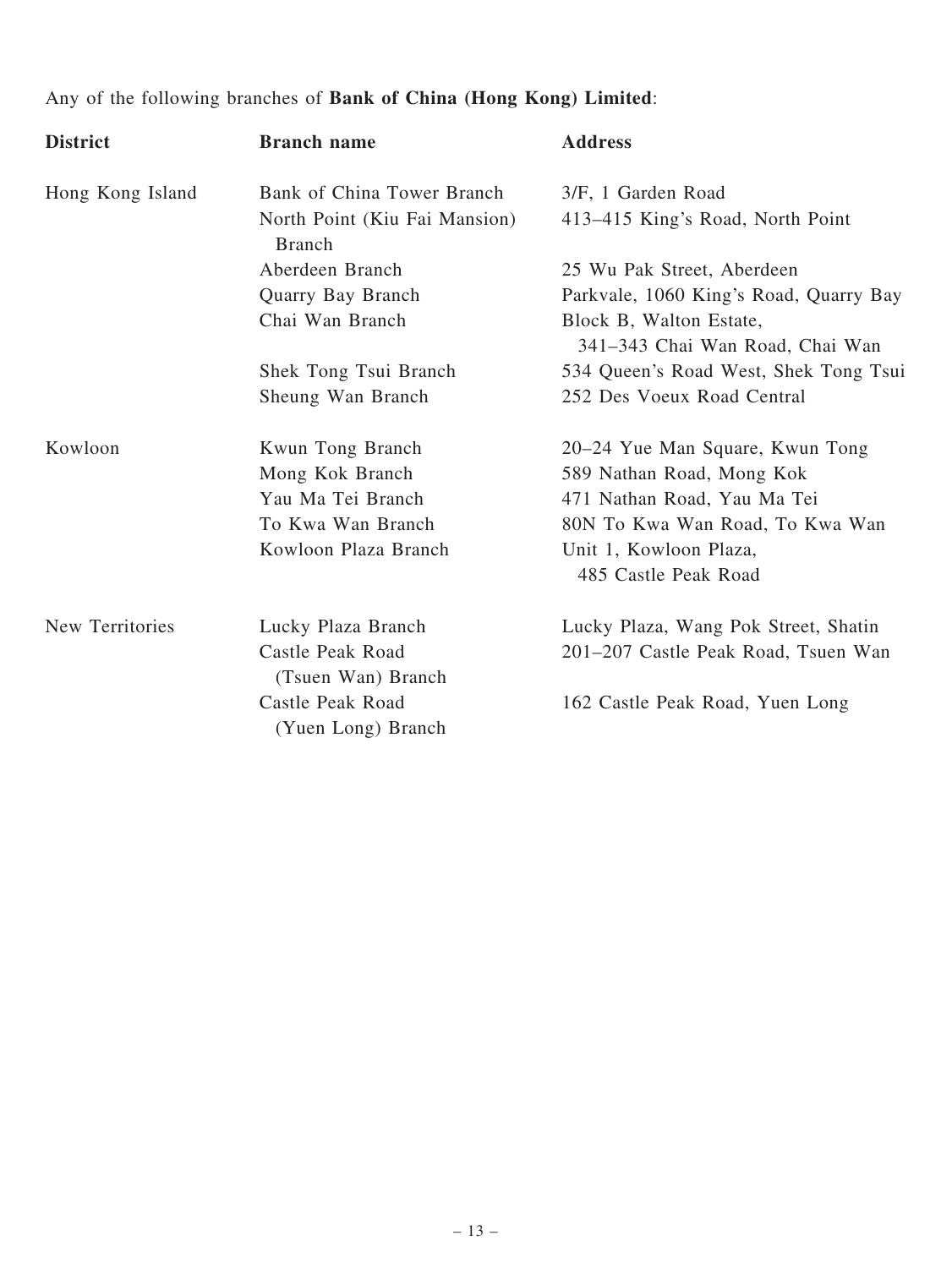| Identification<br>Document |                                                                                                                                                                                                                                                                                                                      | tion HKPO Identification HKPO Identification HKPO Identification HKPO Shares Document Shares Allocated Number(s) Allocated Number(s) Allocated Number(s) and Allocated Number(s) and Allocated Number(s) and Allocated Number( |                                |              |
|----------------------------|----------------------------------------------------------------------------------------------------------------------------------------------------------------------------------------------------------------------------------------------------------------------------------------------------------------------|--------------------------------------------------------------------------------------------------------------------------------------------------------------------------------------------------------------------------------|--------------------------------|--------------|
| Number(s)                  |                                                                                                                                                                                                                                                                                                                      |                                                                                                                                                                                                                                |                                |              |
|                            |                                                                                                                                                                                                                                                                                                                      |                                                                                                                                                                                                                                |                                |              |
| 07805443                   |                                                                                                                                                                                                                                                                                                                      |                                                                                                                                                                                                                                |                                | 3000         |
| 08833700                   |                                                                                                                                                                                                                                                                                                                      |                                                                                                                                                                                                                                |                                | 1000         |
| 09041293                   |                                                                                                                                                                                                                                                                                                                      |                                                                                                                                                                                                                                |                                | 1000         |
| 10952524<br>12055314       |                                                                                                                                                                                                                                                                                                                      |                                                                                                                                                                                                                                |                                | 2000<br>1000 |
| 12558540                   |                                                                                                                                                                                                                                                                                                                      |                                                                                                                                                                                                                                |                                | 1000         |
| 12878869                   |                                                                                                                                                                                                                                                                                                                      |                                                                                                                                                                                                                                |                                | 4000         |
| 13100867                   |                                                                                                                                                                                                                                                                                                                      |                                                                                                                                                                                                                                |                                | 1000         |
| 30321167                   |                                                                                                                                                                                                                                                                                                                      |                                                                                                                                                                                                                                |                                | 1000         |
| 30747175                   |                                                                                                                                                                                                                                                                                                                      |                                                                                                                                                                                                                                |                                | 6000         |
| A0016236                   |                                                                                                                                                                                                                                                                                                                      |                                                                                                                                                                                                                                |                                | 1000         |
| A0817123                   |                                                                                                                                                                                                                                                                                                                      |                                                                                                                                                                                                                                |                                | 1000         |
| A1570350                   |                                                                                                                                                                                                                                                                                                                      |                                                                                                                                                                                                                                |                                | 1000         |
| A2112933                   |                                                                                                                                                                                                                                                                                                                      |                                                                                                                                                                                                                                |                                | 1000         |
| A2536822<br>A257421A       |                                                                                                                                                                                                                                                                                                                      |                                                                                                                                                                                                                                |                                | 1000<br>1000 |
| A2897272                   |                                                                                                                                                                                                                                                                                                                      |                                                                                                                                                                                                                                |                                | 1000         |
| A3157434                   |                                                                                                                                                                                                                                                                                                                      |                                                                                                                                                                                                                                |                                | 1000         |
| A3168339                   |                                                                                                                                                                                                                                                                                                                      |                                                                                                                                                                                                                                |                                | 1000         |
| A3250132                   |                                                                                                                                                                                                                                                                                                                      |                                                                                                                                                                                                                                |                                | 1000         |
| A3762761                   |                                                                                                                                                                                                                                                                                                                      |                                                                                                                                                                                                                                |                                | 1000         |
| A4118718                   |                                                                                                                                                                                                                                                                                                                      |                                                                                                                                                                                                                                |                                | 1000         |
| A420892A                   |                                                                                                                                                                                                                                                                                                                      |                                                                                                                                                                                                                                |                                | 1000         |
| A4603764                   |                                                                                                                                                                                                                                                                                                                      |                                                                                                                                                                                                                                |                                | 1000         |
| A466576A                   |                                                                                                                                                                                                                                                                                                                      |                                                                                                                                                                                                                                |                                | 1000         |
| A482860A                   |                                                                                                                                                                                                                                                                                                                      |                                                                                                                                                                                                                                |                                | 1000         |
| A4891670<br>A5230309       |                                                                                                                                                                                                                                                                                                                      |                                                                                                                                                                                                                                |                                | 1000<br>1000 |
| A5335216                   |                                                                                                                                                                                                                                                                                                                      |                                                                                                                                                                                                                                |                                | 1000         |
| A576267A                   |                                                                                                                                                                                                                                                                                                                      |                                                                                                                                                                                                                                |                                | 1000         |
| A5874125                   |                                                                                                                                                                                                                                                                                                                      |                                                                                                                                                                                                                                |                                | 2000         |
| A6419448                   |                                                                                                                                                                                                                                                                                                                      |                                                                                                                                                                                                                                |                                | 1000         |
| A645992A                   |                                                                                                                                                                                                                                                                                                                      |                                                                                                                                                                                                                                |                                | 1000         |
| A6497309                   |                                                                                                                                                                                                                                                                                                                      |                                                                                                                                                                                                                                |                                | 2000         |
| A6564782                   |                                                                                                                                                                                                                                                                                                                      |                                                                                                                                                                                                                                |                                | 1000         |
| A6929012                   |                                                                                                                                                                                                                                                                                                                      |                                                                                                                                                                                                                                |                                | 1000         |
| A7345782                   |                                                                                                                                                                                                                                                                                                                      |                                                                                                                                                                                                                                |                                | 1000         |
| A7611601<br>A7638801       |                                                                                                                                                                                                                                                                                                                      |                                                                                                                                                                                                                                |                                | 1000<br>2000 |
| A775576A                   |                                                                                                                                                                                                                                                                                                                      |                                                                                                                                                                                                                                |                                | 1000         |
| A7806607                   |                                                                                                                                                                                                                                                                                                                      |                                                                                                                                                                                                                                |                                | 1000         |
| A7860571                   |                                                                                                                                                                                                                                                                                                                      |                                                                                                                                                                                                                                |                                | 1000         |
| A8211119                   | $\begin{array}{c} 1000 \ \text{C1575080} \\ 2000 \ \text{C1787363} \\ 1000 \ \text{C2279124} \\ 1000 \ \text{C2232593} \\ 1000 \ \text{C2551770} \\ 1000 \ \text{C2597177} \\ 1000 \ \text{C2713843} \\ 9000 \ \text{C2746059} \\ 2000 \ \text{C2782136} \\ 1000 \ \text{C2919166} \\ 2000 \ \text{C2953305} \\ 100$ |                                                                                                                                                                                                                                |                                | 1000         |
| A8302424                   |                                                                                                                                                                                                                                                                                                                      |                                                                                                                                                                                                                                |                                | 1000         |
| A831175A                   |                                                                                                                                                                                                                                                                                                                      |                                                                                                                                                                                                                                |                                | 1000         |
| A8347851                   |                                                                                                                                                                                                                                                                                                                      |                                                                                                                                                                                                                                |                                | 1000         |
| A8352235                   |                                                                                                                                                                                                                                                                                                                      |                                                                                                                                                                                                                                |                                | 1000         |
| A8427359<br>A8451535       |                                                                                                                                                                                                                                                                                                                      |                                                                                                                                                                                                                                |                                | 2000<br>1000 |
| A8602428                   | 1000 C3310203                                                                                                                                                                                                                                                                                                        |                                                                                                                                                                                                                                |                                | 2000         |
| A8659594                   | 1000 C3462623                                                                                                                                                                                                                                                                                                        | 1000 D161965A                                                                                                                                                                                                                  | 1000 D6759093                  | 1000         |
| A8687849                   | 1000 C3462747                                                                                                                                                                                                                                                                                                        | 1000 D1696026                                                                                                                                                                                                                  | 1000 D6762205                  | 1000         |
| A8870368                   | 1000 C3525471                                                                                                                                                                                                                                                                                                        | 1000 D1773829                                                                                                                                                                                                                  | 1000 D6840206                  | 1000         |
| A8890709                   | 1000 C3571910                                                                                                                                                                                                                                                                                                        | 1000 D180970A                                                                                                                                                                                                                  | 1000 D6856404                  | 1000         |
| A8923062                   | 1000 C3578877                                                                                                                                                                                                                                                                                                        | 1000 D1833147                                                                                                                                                                                                                  | 8000 D6898255                  | 1000         |
| A8974538                   | 1000 C374565A                                                                                                                                                                                                                                                                                                        | 1000 D193136A                                                                                                                                                                                                                  | 1000 D6911111                  | 2000         |
| A9041187                   | 1000 C3809755                                                                                                                                                                                                                                                                                                        | 1000 D2012082                                                                                                                                                                                                                  | 1000 D7029242<br>2000 D706014A | 1000         |
| A9051174<br>A9095937       | 4000 C3862494<br>1000 C3879974                                                                                                                                                                                                                                                                                       | 1000 D2074770<br>1000 D2083249                                                                                                                                                                                                 | 1000 D8339008                  | 1000<br>6000 |
| A9098650                   | 1000 C3881065                                                                                                                                                                                                                                                                                                        | 2000 D2126886                                                                                                                                                                                                                  | 1000 D8355615                  | 1000         |
| A9105169                   | 1000 C3996415                                                                                                                                                                                                                                                                                                        | 1000 D2142326                                                                                                                                                                                                                  | 1000 D8507660                  | 2000         |
| A9156138                   | 2000 C4003169                                                                                                                                                                                                                                                                                                        | 1000 D2194431                                                                                                                                                                                                                  | 1000 E0071785                  | 2000         |
| A9216149                   | 1000 C4031863                                                                                                                                                                                                                                                                                                        | 1000 D2196434                                                                                                                                                                                                                  | 1000 E0113844                  | 1000         |
| A9219857                   | 1000 C4062890                                                                                                                                                                                                                                                                                                        | 2000 D2225701                                                                                                                                                                                                                  | 1000 E0131648                  | 1000         |
| A9220774                   | 1000 C4070958                                                                                                                                                                                                                                                                                                        | 1000 D226023A                                                                                                                                                                                                                  | 1000 E0222287                  | 1000         |
| A9331592                   | 1000 C4157344                                                                                                                                                                                                                                                                                                        | 1000 D2282594                                                                                                                                                                                                                  | 1000 E0315811                  | 2000         |
| A9333544                   | 1000 C419651A                                                                                                                                                                                                                                                                                                        | 1000 D2301157                                                                                                                                                                                                                  | 1000 E0640003                  | 1000         |
| A9344430                   | 1000 C4271961                                                                                                                                                                                                                                                                                                        | 2000 D2345863                                                                                                                                                                                                                  | 1000 E0677624                  | 1000         |
| A9484569<br>A9493487       | 1000 C4352058<br>1000 C4389016                                                                                                                                                                                                                                                                                       | 1000 D2394104<br>1000 D2425816                                                                                                                                                                                                 | 1000 E0733699<br>1000 E0735632 | 1000<br>1000 |
| A9515456                   | 1000 C4407529                                                                                                                                                                                                                                                                                                        | 1000 D2429641                                                                                                                                                                                                                  | 1000 E0911236                  | 1000         |
| A9521790                   | 2000 C4454543                                                                                                                                                                                                                                                                                                        | 1000 D2514037                                                                                                                                                                                                                  | 1000 E091359A                  | 2000         |
| A9565380                   | 2000 C452438A                                                                                                                                                                                                                                                                                                        | 1000 D2539080                                                                                                                                                                                                                  | 1000 E0929054                  | 1000         |
| A9586132                   | 1000 C4532099                                                                                                                                                                                                                                                                                                        | 1000 D2647843                                                                                                                                                                                                                  | 1000 E1033267                  | 1000         |
| A9621140                   | 1000 C4606157                                                                                                                                                                                                                                                                                                        | 1000 D2675391                                                                                                                                                                                                                  | 2000 E1100568                  | 1000         |
| A964647A                   | 1000 C4609393                                                                                                                                                                                                                                                                                                        | 1000 D2799120                                                                                                                                                                                                                  | 1000 E1100584                  | 1000         |
| A9695721                   | 1000 C4751637                                                                                                                                                                                                                                                                                                        | 1000 D2849632                                                                                                                                                                                                                  | 1000 E1204444                  | 1000         |
| A9773234                   | 5000 C4790470                                                                                                                                                                                                                                                                                                        | 1000 D2906857                                                                                                                                                                                                                  | 1000 E1374404                  | 1000         |
| A9875851<br>A990262A       | 2000 C4811265<br>1000 C4827846                                                                                                                                                                                                                                                                                       | 1000 D2920523<br>1000 D3018157                                                                                                                                                                                                 | 1000 E1791978<br>1000 E1886316 | 1000<br>1000 |
| B01322263                  | 1000 C4874755                                                                                                                                                                                                                                                                                                        | 1000 D3041582                                                                                                                                                                                                                  | 1000 E1932121                  | 2000         |
| B0226144                   | 1000 C4895418                                                                                                                                                                                                                                                                                                        | 1000 D3048935                                                                                                                                                                                                                  | 1000 E197102A                  | 1000         |
| B1458596                   | 1000 C4917020                                                                                                                                                                                                                                                                                                        | 1000 D3087469                                                                                                                                                                                                                  | 1000 E1987694                  | 1000         |
| B2081550                   | 1000 C5110899                                                                                                                                                                                                                                                                                                        | 1000 D3169279                                                                                                                                                                                                                  | 1000 E2167437                  | 1000         |
| B213669A                   | 1000 C5139366                                                                                                                                                                                                                                                                                                        | 2000 D3228623                                                                                                                                                                                                                  | 1000 E2211290                  | 1000         |
| B2345817                   | 1000 C5161132                                                                                                                                                                                                                                                                                                        | 1000 D3398278                                                                                                                                                                                                                  | 2000 E228283A                  | 1000         |
| B2392076                   | 1000 C5172142                                                                                                                                                                                                                                                                                                        | 1000 D3402143                                                                                                                                                                                                                  | 1000 E2360679                  | 1000         |
| B2482571                   | 2000 C5187735                                                                                                                                                                                                                                                                                                        | 1000 D3484360                                                                                                                                                                                                                  | 1000 E2375145                  | 1000         |

- 1 - Results of Applications (White Form)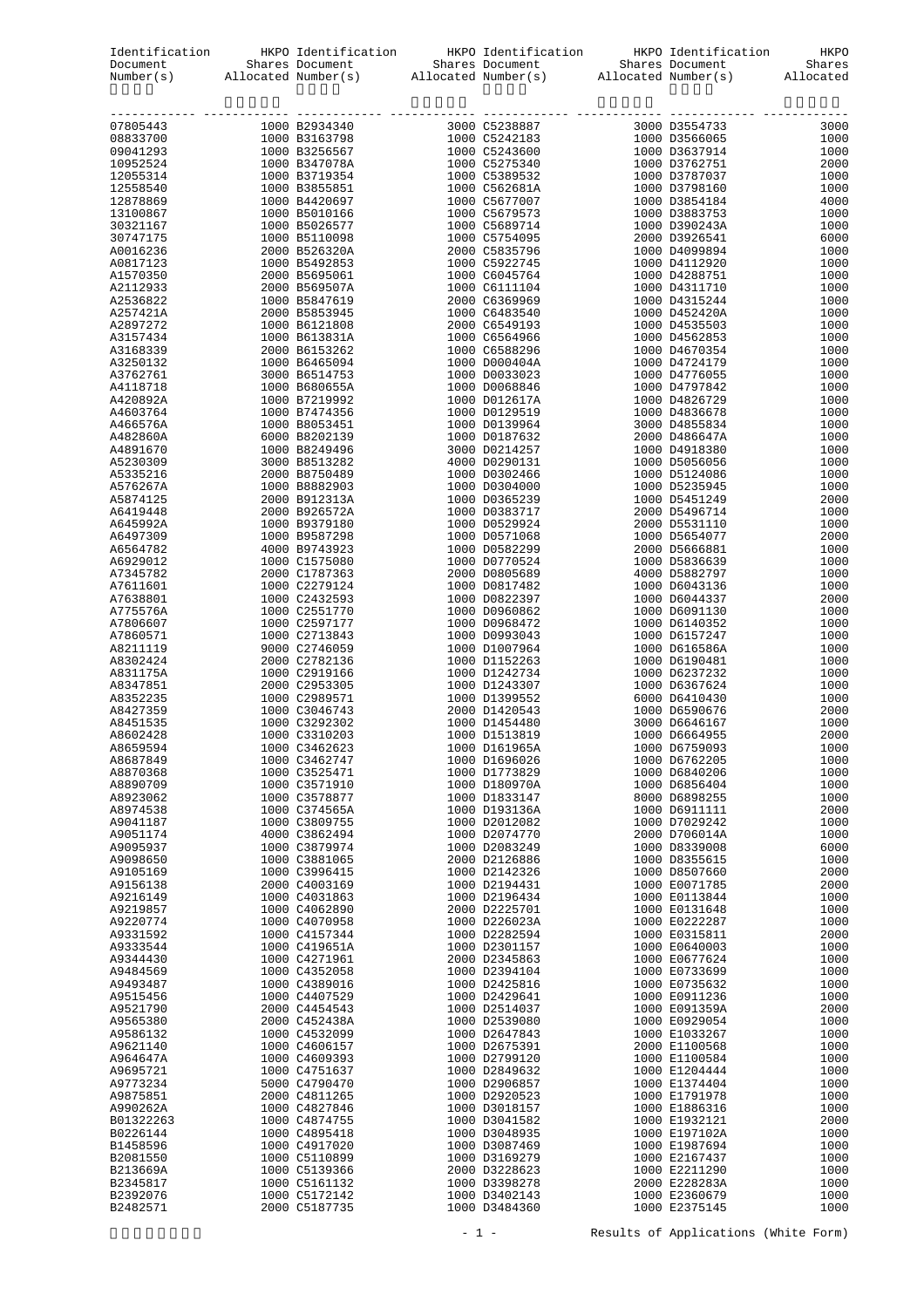| Identification<br>Document |                                                                                                        |                                | tion HKPO Identification HKPO Identification HKPO Identification HKPO Shares Document Shares Document Allocated Number(s) Allocated Number(s) Allocated Number(s) and Allocated Number(s) and Allocated Number(s) and Allocate |                                |              |
|----------------------------|--------------------------------------------------------------------------------------------------------|--------------------------------|--------------------------------------------------------------------------------------------------------------------------------------------------------------------------------------------------------------------------------|--------------------------------|--------------|
| Number(s)                  |                                                                                                        |                                |                                                                                                                                                                                                                                |                                |              |
| E2438465                   |                                                                                                        |                                | ----- ------------                                                                                                                                                                                                             |                                | 1000         |
| E2465632                   |                                                                                                        |                                |                                                                                                                                                                                                                                |                                | 1000         |
| E2496201                   |                                                                                                        |                                |                                                                                                                                                                                                                                |                                | 1000         |
| E2504239                   |                                                                                                        |                                |                                                                                                                                                                                                                                |                                | 3000         |
| E263597A                   |                                                                                                        |                                |                                                                                                                                                                                                                                |                                | 3000         |
| E2640744                   |                                                                                                        |                                |                                                                                                                                                                                                                                |                                | 1000         |
| E2656187                   |                                                                                                        |                                |                                                                                                                                                                                                                                |                                | 1000         |
| E2675149                   |                                                                                                        |                                |                                                                                                                                                                                                                                |                                | 1000         |
| E2678040                   |                                                                                                        |                                |                                                                                                                                                                                                                                |                                | 1000         |
| E268444A                   |                                                                                                        |                                |                                                                                                                                                                                                                                |                                | 1000         |
| E2938751                   |                                                                                                        |                                |                                                                                                                                                                                                                                |                                | 1000         |
| E2954749                   |                                                                                                        |                                |                                                                                                                                                                                                                                |                                | 1000         |
| E296079A                   |                                                                                                        |                                |                                                                                                                                                                                                                                |                                | 1000         |
| E2971201                   |                                                                                                        |                                |                                                                                                                                                                                                                                |                                | 1000         |
| E3002415<br>E3047257       |                                                                                                        |                                |                                                                                                                                                                                                                                |                                | 1000<br>1000 |
| E3216547                   |                                                                                                        |                                |                                                                                                                                                                                                                                |                                | 1000         |
| E3249127                   |                                                                                                        |                                |                                                                                                                                                                                                                                |                                | 1000         |
| E3289935                   |                                                                                                        |                                |                                                                                                                                                                                                                                |                                | 1000         |
| E3400399                   |                                                                                                        |                                |                                                                                                                                                                                                                                |                                | 1000         |
| E3429931                   |                                                                                                        |                                |                                                                                                                                                                                                                                |                                | 1000         |
| E3571681                   |                                                                                                        |                                |                                                                                                                                                                                                                                |                                | 1000         |
| E3593030                   |                                                                                                        |                                |                                                                                                                                                                                                                                |                                | 1000         |
| E3654862                   |                                                                                                        |                                |                                                                                                                                                                                                                                |                                | 1000         |
| E3667913                   |                                                                                                        |                                |                                                                                                                                                                                                                                |                                | 1000         |
| E3788737                   |                                                                                                        |                                |                                                                                                                                                                                                                                |                                | 1000         |
| E3800397                   |                                                                                                        |                                |                                                                                                                                                                                                                                |                                | 1000         |
| E3912020                   |                                                                                                        |                                |                                                                                                                                                                                                                                |                                | 1000         |
| E3923065                   |                                                                                                        |                                |                                                                                                                                                                                                                                |                                | 1000         |
| E3953347                   |                                                                                                        |                                |                                                                                                                                                                                                                                |                                | 3000         |
| E4016045                   |                                                                                                        |                                |                                                                                                                                                                                                                                |                                | 1000         |
| E4057876                   |                                                                                                        |                                |                                                                                                                                                                                                                                |                                | 1000         |
| E4106893                   |                                                                                                        |                                |                                                                                                                                                                                                                                |                                | 1000         |
| E4113024                   |                                                                                                        |                                |                                                                                                                                                                                                                                |                                | 1000         |
| E4310636                   |                                                                                                        |                                |                                                                                                                                                                                                                                |                                | 1000         |
| E4393361<br>E4406706       |                                                                                                        |                                |                                                                                                                                                                                                                                |                                | 2000<br>5000 |
| E4455588                   |                                                                                                        |                                |                                                                                                                                                                                                                                |                                | 1000         |
| E4475570                   |                                                                                                        |                                |                                                                                                                                                                                                                                |                                | 1000         |
| E4552966                   |                                                                                                        |                                |                                                                                                                                                                                                                                |                                | 4000         |
| E4553636                   |                                                                                                        |                                |                                                                                                                                                                                                                                |                                | 2000         |
| E4655110                   |                                                                                                        |                                |                                                                                                                                                                                                                                |                                | 2000         |
| E467591A                   |                                                                                                        |                                |                                                                                                                                                                                                                                |                                | 1000         |
| E4713315                   |                                                                                                        |                                |                                                                                                                                                                                                                                |                                | 2000         |
| E4716594                   |                                                                                                        |                                |                                                                                                                                                                                                                                |                                | 1000         |
| E4846900                   | $1000$ $60858462$<br>$1000$ $60880514$<br>$1000$ $60942307$<br>$5000$ $609980159$<br>$1000$ $61068872$ |                                |                                                                                                                                                                                                                                |                                | 1000         |
| E4906490                   |                                                                                                        |                                |                                                                                                                                                                                                                                |                                | 1000         |
| E4919363                   |                                                                                                        |                                |                                                                                                                                                                                                                                |                                | 1000         |
| E4984912                   |                                                                                                        |                                |                                                                                                                                                                                                                                |                                | 2000         |
| E5023924                   | 1000 G1068872                                                                                          |                                |                                                                                                                                                                                                                                |                                | 2000         |
| E5205720                   |                                                                                                        | 1000 G1118063                  | 1000 G6827178                                                                                                                                                                                                                  | 1000 K2198142                  | 2000         |
| E5409105                   |                                                                                                        | 1000 G1261249                  | 1000 G6848906                                                                                                                                                                                                                  | 1000 K2274884                  | 1000         |
| E5417345                   |                                                                                                        | 1000 G1263225                  | 1000 G6943976                                                                                                                                                                                                                  | 1000 K2314665                  | 1000         |
| E5420249                   |                                                                                                        | 1000 G1325050                  | 2000 G6949966                                                                                                                                                                                                                  | 1000 K2317974                  | 1000         |
| E5473466                   |                                                                                                        | 1000 G133338A                  | 1000 G6963543                                                                                                                                                                                                                  | 1000 K2420953                  | 1000         |
| E5502148                   |                                                                                                        | 1000 G1511946                  | 1000 G6964922                                                                                                                                                                                                                  | 1000 K2456583                  | 1000         |
| E5550711                   |                                                                                                        | 2000 G1545859                  | 4000 G7038002                                                                                                                                                                                                                  | 2000 K2468794                  | 1000         |
| E5599648                   |                                                                                                        | 1000 G1614117<br>2000 G171295A | 1000 G7054431<br>1000 G7134524                                                                                                                                                                                                 | 1000 K2528827<br>1000 K2546949 | 1000         |
| E5621228<br>E5631541       |                                                                                                        | 1000 G1802576                  | 1000 G800120A                                                                                                                                                                                                                  | 1000 K2586398                  | 1000<br>1000 |
| E5642861                   |                                                                                                        | 2000 G2077980                  | 2000 G8001722                                                                                                                                                                                                                  | 1000 K261748A                  | 1000         |
| E5648142                   |                                                                                                        | 1000 G2172347                  | 2000 G8053056                                                                                                                                                                                                                  | 1000 K2659247                  | 1000         |
| E6079591                   |                                                                                                        | 2000 G2220333                  | 1000 G8141265                                                                                                                                                                                                                  | 2000 K2692945                  | 1000         |
| E614556A                   |                                                                                                        | 1000 G2349816                  | 1000 G8160944                                                                                                                                                                                                                  | 1000 K2693151                  | 1000         |
| E6291884                   |                                                                                                        | 1000 G2409320                  | 2000 G8173736                                                                                                                                                                                                                  | 1000 K2705613                  | 1000         |
| E637528A                   |                                                                                                        | 1000 G2423498                  | 1000 G8175054                                                                                                                                                                                                                  | 1000 K2774283                  | 1000         |
| E6381174                   |                                                                                                        | 1000 G246030A                  | 2000 G8176794                                                                                                                                                                                                                  | 1000 K2889188                  | 1000         |
| E6406479                   |                                                                                                        | 2000 G2493607                  | 3000 G8186196                                                                                                                                                                                                                  | 1000 K3048292                  | 4000         |
| E6436726                   |                                                                                                        | 1000 G2667591                  | 1000 G9008836                                                                                                                                                                                                                  | 1000 K3165868                  | 1000         |
| E6485077                   |                                                                                                        | 1000 G2805285                  | 1000 H023092A                                                                                                                                                                                                                  | 1000 K3172759                  | 1000         |
| E6515480                   |                                                                                                        | 1000 G2825189                  | 4000 H0303331                                                                                                                                                                                                                  | 2000 K3230457                  | 1000         |
| E6597290                   |                                                                                                        | 1000 G2855991                  | 1000 H0746519                                                                                                                                                                                                                  | 1000 K3232093                  | 1000         |
| E7279268                   |                                                                                                        | 2000 G2934980                  | 1000 H0763464                                                                                                                                                                                                                  | 1000 K3369188                  | 1000         |
| E7288801                   |                                                                                                        | 1000 G3071331                  | 1000 H120339A                                                                                                                                                                                                                  | 1000 K3473090                  | 1000         |
| E7352011                   |                                                                                                        | 1000 G3215694                  | 1000 H1234104                                                                                                                                                                                                                  | 1000 K3674576                  | 1000         |
| E7385890                   |                                                                                                        | 1000 G3356158                  | 2000 H1262752                                                                                                                                                                                                                  | 1000 K374731A                  | 1000         |
| E7402299                   |                                                                                                        | 1000 G3470996                  | 1000 H1425538                                                                                                                                                                                                                  | 2000 K3815013                  | 1000         |
| E7549125                   |                                                                                                        | 1000 G3518247                  | 1000 H311405A                                                                                                                                                                                                                  | 2000 K3842754                  | 1000         |
| E7607656                   |                                                                                                        | 1000 G3592412                  | 2000 H3177817                                                                                                                                                                                                                  | 2000 K3869997                  | 1000         |
| E7686300                   |                                                                                                        | 1000 G3603244                  | 2000 H3188568                                                                                                                                                                                                                  | 1000 K3902102                  |              |
| E7688303                   |                                                                                                        | 3000 G3606103                  | 1000 H322176A                                                                                                                                                                                                                  | 1000 K5052297                  | 1000         |
| E7720665                   |                                                                                                        | 1000 G3669261                  | 1000 H3433015                                                                                                                                                                                                                  | 1000 K4066375                  | 5000         |
| E7723427                   |                                                                                                        | 1000 G3674907                  | 4000 H3534180                                                                                                                                                                                                                  | 1000 K4088719                  | 1000         |
| E7753210                   |                                                                                                        | 1000 G3690538                  | 1000 H3556737                                                                                                                                                                                                                  | 1000 K4170849                  | 1000         |
| E7791244                   |                                                                                                        | 1000 G3822426                  | 1000 H3562907                                                                                                                                                                                                                  | 1000 K4184106                  | 1000         |
| E7868964                   |                                                                                                        | 1000 G4017926                  | 1000 H3707638                                                                                                                                                                                                                  | 1000 K4231368                  | 1000         |
| E7947120                   |                                                                                                        | 6000 G407931A                  | 1000 H3712259                                                                                                                                                                                                                  | 1000 K4231465                  | 2000         |
| E8035478                   |                                                                                                        | 2000 G4195506                  | 2000 H3715827                                                                                                                                                                                                                  | 1000 K4250079                  | 1000         |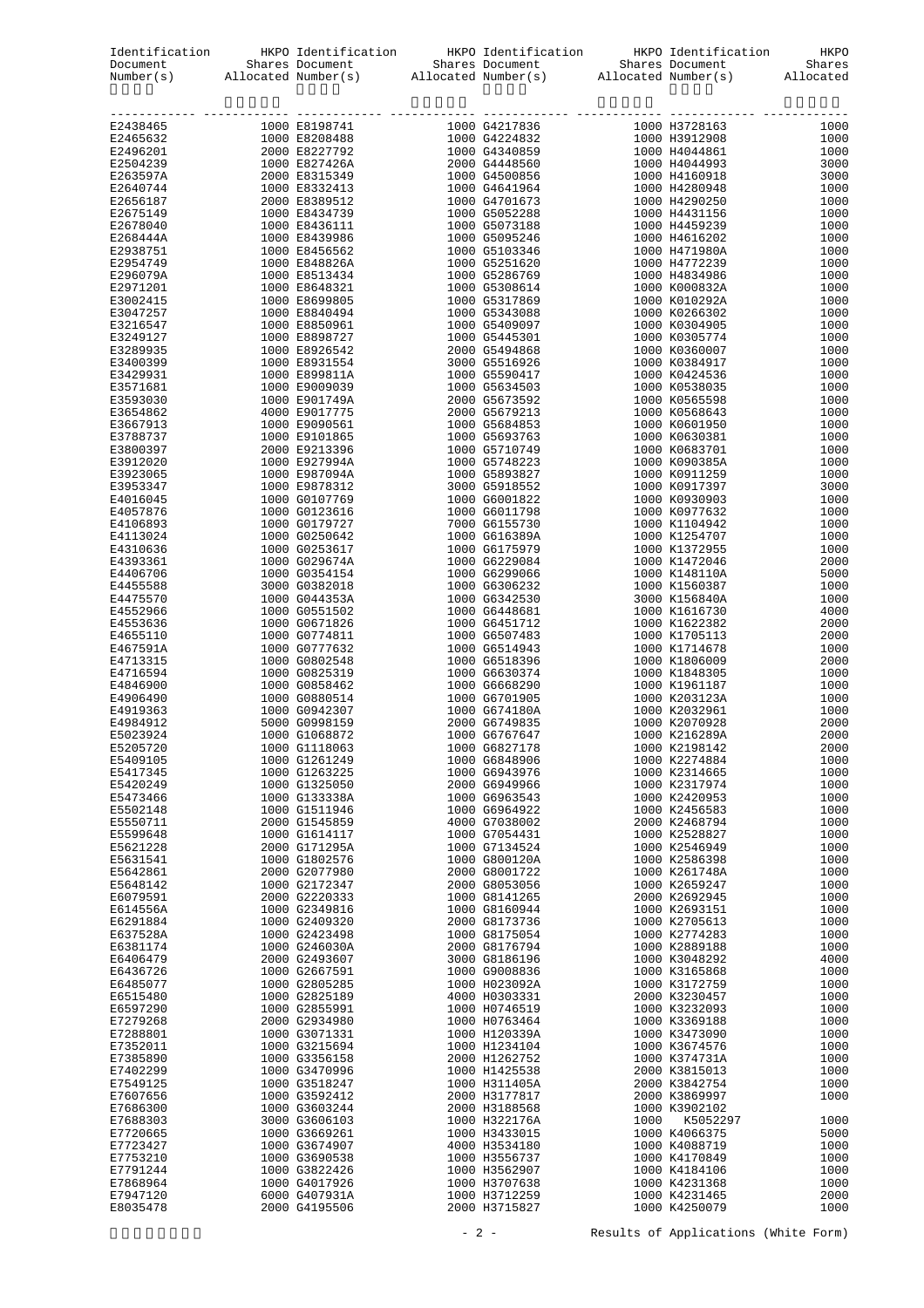|                                                                                                                                                                                                                                                                                        |      |                                |              | $\begin{tabular}{l c c c c c} Identification & HKPO Identification & HKPO Identification & HKPO Identification & HKPODocument & Shares Document & Shares Document & SharesNumber(s) & Allocated Number(s) & Allocated Number(s) & Allocated Number(s) & & & & & & \\ \end{tabular}$ |              |  |
|----------------------------------------------------------------------------------------------------------------------------------------------------------------------------------------------------------------------------------------------------------------------------------------|------|--------------------------------|--------------|-------------------------------------------------------------------------------------------------------------------------------------------------------------------------------------------------------------------------------------------------------------------------------------|--------------|--|
| $\begin{array}{l cccc} \textbf{K42797966} & 20000 & 800118855 & 10000 & 20721588 & 10000 \\ \textbf{K42797956} & 20000 & 800118895 & 10000 & 20721588 & 10000 \\ \textbf{K423123984} & 10000 & 800128490 & 10000 & 20725461 & 10000 \\ \textbf{K43123984} & 10000 & 805289204 & 10000$ |      |                                |              |                                                                                                                                                                                                                                                                                     |              |  |
|                                                                                                                                                                                                                                                                                        |      |                                |              |                                                                                                                                                                                                                                                                                     |              |  |
|                                                                                                                                                                                                                                                                                        |      |                                |              |                                                                                                                                                                                                                                                                                     |              |  |
|                                                                                                                                                                                                                                                                                        |      |                                |              |                                                                                                                                                                                                                                                                                     |              |  |
|                                                                                                                                                                                                                                                                                        |      |                                |              |                                                                                                                                                                                                                                                                                     |              |  |
|                                                                                                                                                                                                                                                                                        |      |                                |              |                                                                                                                                                                                                                                                                                     |              |  |
|                                                                                                                                                                                                                                                                                        |      |                                |              |                                                                                                                                                                                                                                                                                     |              |  |
|                                                                                                                                                                                                                                                                                        |      |                                |              |                                                                                                                                                                                                                                                                                     |              |  |
|                                                                                                                                                                                                                                                                                        |      |                                |              |                                                                                                                                                                                                                                                                                     |              |  |
|                                                                                                                                                                                                                                                                                        |      |                                |              |                                                                                                                                                                                                                                                                                     |              |  |
|                                                                                                                                                                                                                                                                                        |      |                                |              |                                                                                                                                                                                                                                                                                     |              |  |
|                                                                                                                                                                                                                                                                                        |      |                                |              |                                                                                                                                                                                                                                                                                     |              |  |
|                                                                                                                                                                                                                                                                                        |      |                                |              |                                                                                                                                                                                                                                                                                     |              |  |
|                                                                                                                                                                                                                                                                                        |      |                                |              |                                                                                                                                                                                                                                                                                     |              |  |
|                                                                                                                                                                                                                                                                                        |      |                                |              |                                                                                                                                                                                                                                                                                     |              |  |
|                                                                                                                                                                                                                                                                                        |      |                                |              |                                                                                                                                                                                                                                                                                     |              |  |
|                                                                                                                                                                                                                                                                                        |      |                                |              |                                                                                                                                                                                                                                                                                     |              |  |
|                                                                                                                                                                                                                                                                                        |      |                                |              |                                                                                                                                                                                                                                                                                     |              |  |
|                                                                                                                                                                                                                                                                                        |      |                                |              |                                                                                                                                                                                                                                                                                     |              |  |
|                                                                                                                                                                                                                                                                                        |      |                                |              |                                                                                                                                                                                                                                                                                     |              |  |
|                                                                                                                                                                                                                                                                                        |      |                                |              |                                                                                                                                                                                                                                                                                     |              |  |
|                                                                                                                                                                                                                                                                                        |      |                                |              |                                                                                                                                                                                                                                                                                     |              |  |
|                                                                                                                                                                                                                                                                                        |      |                                |              |                                                                                                                                                                                                                                                                                     |              |  |
|                                                                                                                                                                                                                                                                                        |      |                                |              |                                                                                                                                                                                                                                                                                     |              |  |
|                                                                                                                                                                                                                                                                                        |      |                                |              |                                                                                                                                                                                                                                                                                     |              |  |
|                                                                                                                                                                                                                                                                                        |      |                                |              |                                                                                                                                                                                                                                                                                     |              |  |
|                                                                                                                                                                                                                                                                                        |      |                                |              |                                                                                                                                                                                                                                                                                     |              |  |
|                                                                                                                                                                                                                                                                                        |      |                                |              |                                                                                                                                                                                                                                                                                     |              |  |
|                                                                                                                                                                                                                                                                                        |      |                                |              |                                                                                                                                                                                                                                                                                     |              |  |
|                                                                                                                                                                                                                                                                                        |      |                                |              |                                                                                                                                                                                                                                                                                     |              |  |
|                                                                                                                                                                                                                                                                                        |      |                                |              |                                                                                                                                                                                                                                                                                     |              |  |
|                                                                                                                                                                                                                                                                                        |      |                                |              |                                                                                                                                                                                                                                                                                     |              |  |
|                                                                                                                                                                                                                                                                                        |      |                                |              |                                                                                                                                                                                                                                                                                     |              |  |
|                                                                                                                                                                                                                                                                                        |      |                                |              |                                                                                                                                                                                                                                                                                     |              |  |
|                                                                                                                                                                                                                                                                                        |      |                                |              |                                                                                                                                                                                                                                                                                     |              |  |
|                                                                                                                                                                                                                                                                                        |      |                                |              |                                                                                                                                                                                                                                                                                     |              |  |
|                                                                                                                                                                                                                                                                                        |      |                                |              |                                                                                                                                                                                                                                                                                     |              |  |
|                                                                                                                                                                                                                                                                                        |      |                                |              |                                                                                                                                                                                                                                                                                     |              |  |
|                                                                                                                                                                                                                                                                                        |      |                                |              |                                                                                                                                                                                                                                                                                     |              |  |
|                                                                                                                                                                                                                                                                                        |      |                                |              |                                                                                                                                                                                                                                                                                     |              |  |
|                                                                                                                                                                                                                                                                                        |      |                                |              |                                                                                                                                                                                                                                                                                     |              |  |
|                                                                                                                                                                                                                                                                                        |      |                                |              |                                                                                                                                                                                                                                                                                     |              |  |
|                                                                                                                                                                                                                                                                                        |      |                                |              |                                                                                                                                                                                                                                                                                     |              |  |
|                                                                                                                                                                                                                                                                                        |      |                                |              |                                                                                                                                                                                                                                                                                     |              |  |
|                                                                                                                                                                                                                                                                                        |      |                                |              |                                                                                                                                                                                                                                                                                     |              |  |
|                                                                                                                                                                                                                                                                                        |      |                                |              |                                                                                                                                                                                                                                                                                     |              |  |
|                                                                                                                                                                                                                                                                                        |      | 1000 R0735816                  |              |                                                                                                                                                                                                                                                                                     |              |  |
| K7078919<br>K7081588                                                                                                                                                                                                                                                                   |      | 1000 R1129960                  |              | 1000 Z6896635<br>1000 Z7179449                                                                                                                                                                                                                                                      | 1000<br>5000 |  |
| K7114729                                                                                                                                                                                                                                                                               |      | 1000 R1273387                  |              | 1000 Z7379650                                                                                                                                                                                                                                                                       | 1000         |  |
| K7203101                                                                                                                                                                                                                                                                               |      | 1000 R1292497                  |              | 1000 Z7543388                                                                                                                                                                                                                                                                       | 1000         |  |
| K725816A                                                                                                                                                                                                                                                                               |      | 1000 R1591435                  |              | 1000 Z7600527                                                                                                                                                                                                                                                                       | 1000         |  |
| K7381239                                                                                                                                                                                                                                                                               |      | 1000 R3149772                  |              | 1000 Z7618795                                                                                                                                                                                                                                                                       | 1000         |  |
| K7397593                                                                                                                                                                                                                                                                               |      | 1000 R3471615                  |              | 2000 Z7940492                                                                                                                                                                                                                                                                       | 1000         |  |
| K7527136                                                                                                                                                                                                                                                                               |      | 1000 R405855A                  |              | 1000 Z816299A                                                                                                                                                                                                                                                                       | 1000         |  |
| K7643861                                                                                                                                                                                                                                                                               |      | 1000 R4058657                  |              | 1000 Z8304077                                                                                                                                                                                                                                                                       | 1000         |  |
| K7808062                                                                                                                                                                                                                                                                               |      | 2000 R4319655                  |              | 1000 Z842756A                                                                                                                                                                                                                                                                       | 1000         |  |
| K7813236<br>K7901569                                                                                                                                                                                                                                                                   |      | 1000 R4496255<br>1000 R4595024 |              | 1000 Z8644110<br>1000 Z8867233                                                                                                                                                                                                                                                      | 1000<br>1000 |  |
| K8023379                                                                                                                                                                                                                                                                               |      | 1000 R7392507                  |              | 2000 Z9324608                                                                                                                                                                                                                                                                       | 1000         |  |
| K8161593                                                                                                                                                                                                                                                                               |      | 1000 V0015598                  |              | 1000 Z938063A                                                                                                                                                                                                                                                                       | 2000         |  |
| K8177198                                                                                                                                                                                                                                                                               |      | 1000 V0017485                  |              | 1000 Z9663305                                                                                                                                                                                                                                                                       | 2000         |  |
| K8312958                                                                                                                                                                                                                                                                               |      | 1000 V0019429                  | 1000         |                                                                                                                                                                                                                                                                                     |              |  |
| K8483132                                                                                                                                                                                                                                                                               |      | 1000 V0096172                  | 1000         |                                                                                                                                                                                                                                                                                     |              |  |
| K8553289                                                                                                                                                                                                                                                                               |      | 1000 V0331074                  | 1000         |                                                                                                                                                                                                                                                                                     |              |  |
| K8674434                                                                                                                                                                                                                                                                               |      | 1000 V0393061                  | 2000         |                                                                                                                                                                                                                                                                                     |              |  |
| K869737A                                                                                                                                                                                                                                                                               |      | 1000 V051750A                  | 1000         |                                                                                                                                                                                                                                                                                     |              |  |
| K8698708                                                                                                                                                                                                                                                                               |      | 2000 V0577529                  | 1000         |                                                                                                                                                                                                                                                                                     |              |  |
| K874145A<br>K8836221                                                                                                                                                                                                                                                                   |      | 1000 V0647306<br>1000 V0680230 | 1000<br>1000 |                                                                                                                                                                                                                                                                                     |              |  |
| K904728A                                                                                                                                                                                                                                                                               |      | 2000 V088507A                  | 1000         |                                                                                                                                                                                                                                                                                     |              |  |
| K9056106                                                                                                                                                                                                                                                                               |      | 1000 XD6864126                 |              |                                                                                                                                                                                                                                                                                     |              |  |
| K9138188                                                                                                                                                                                                                                                                               | 1000 | XD6734257                      | 1000         |                                                                                                                                                                                                                                                                                     |              |  |
| K9141200                                                                                                                                                                                                                                                                               |      | 1000 XG425348                  | 9000         |                                                                                                                                                                                                                                                                                     |              |  |
| K9246746                                                                                                                                                                                                                                                                               |      | 1000 Y0106915                  | 1000         |                                                                                                                                                                                                                                                                                     |              |  |
| K9311629                                                                                                                                                                                                                                                                               |      | 1000 Y044778A                  | 1000         |                                                                                                                                                                                                                                                                                     |              |  |
| K9445293                                                                                                                                                                                                                                                                               |      | 1000 Y0604834                  | 1000         |                                                                                                                                                                                                                                                                                     |              |  |
| K9461159                                                                                                                                                                                                                                                                               |      | 1000 Y1255132                  | 1000         |                                                                                                                                                                                                                                                                                     |              |  |
| K9495215                                                                                                                                                                                                                                                                               |      | 1000 Z0056805<br>2000 Z0279596 | 1000         |                                                                                                                                                                                                                                                                                     |              |  |
| K954321A<br>K9575472                                                                                                                                                                                                                                                                   |      | 1000 Z0519023                  | 1000<br>1000 |                                                                                                                                                                                                                                                                                     |              |  |
| K9584722                                                                                                                                                                                                                                                                               |      | 1000 Z0519759                  | 1000         |                                                                                                                                                                                                                                                                                     |              |  |
| K9607943                                                                                                                                                                                                                                                                               |      | 1000 Z0531996                  | 1000         |                                                                                                                                                                                                                                                                                     |              |  |
| K9722203                                                                                                                                                                                                                                                                               |      | 1000 Z0559157                  | 1000         |                                                                                                                                                                                                                                                                                     |              |  |
| K9791922                                                                                                                                                                                                                                                                               |      | 1000 Z0660613                  | 1000         |                                                                                                                                                                                                                                                                                     |              |  |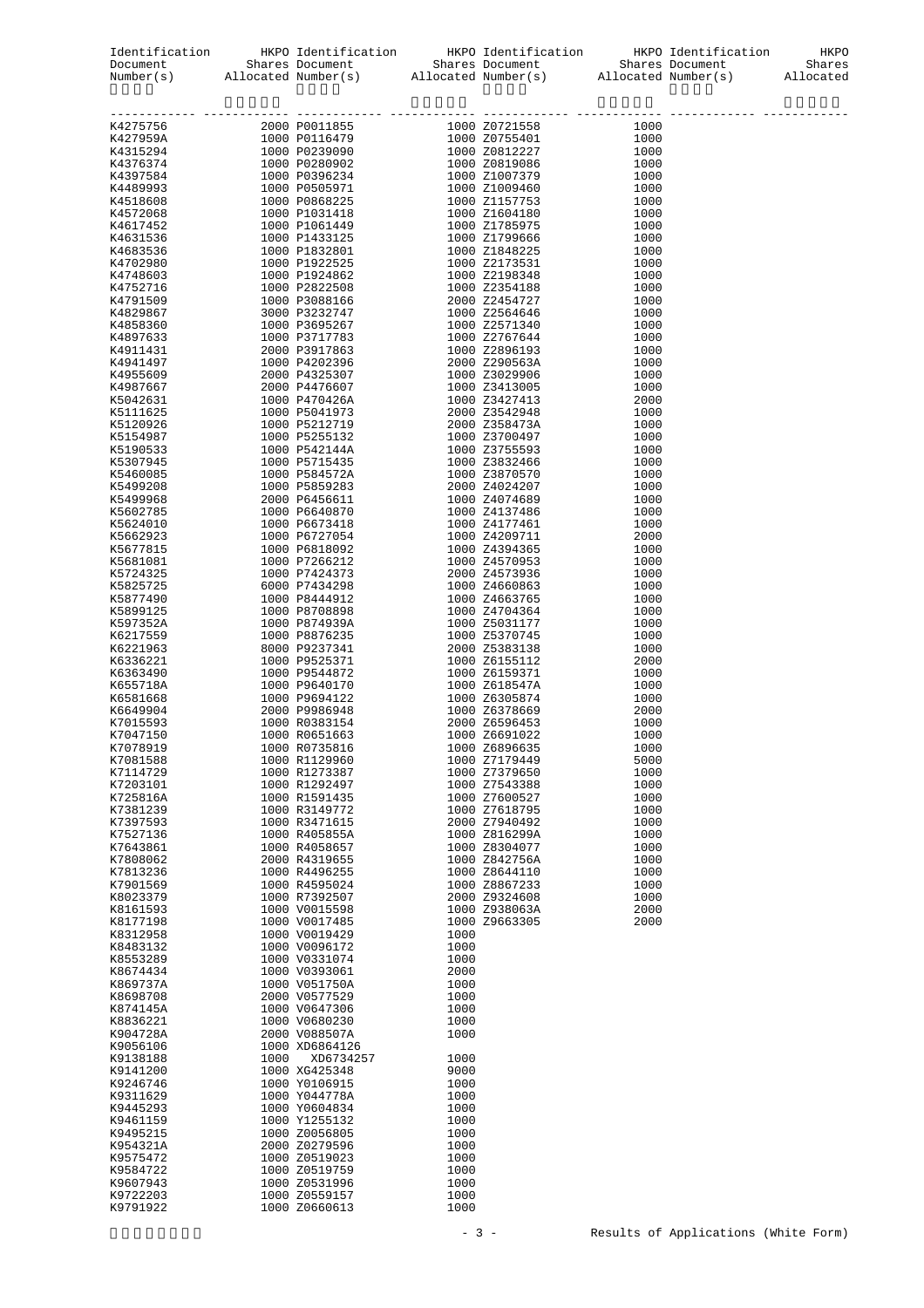|                      |                                |                                |                                | HKPO         |
|----------------------|--------------------------------|--------------------------------|--------------------------------|--------------|
|                      |                                |                                |                                |              |
|                      |                                |                                |                                |              |
|                      |                                | ----- ------------             | ------------------             |              |
|                      |                                |                                |                                | 1000<br>1000 |
|                      |                                |                                |                                | 1000         |
|                      |                                |                                |                                | 8000         |
|                      |                                |                                |                                | 5000         |
|                      |                                |                                |                                | 1000         |
|                      |                                |                                |                                | 1000         |
|                      |                                |                                |                                | 1000         |
|                      |                                |                                |                                | 7000         |
|                      |                                |                                |                                | 1000<br>1000 |
|                      |                                |                                |                                | 1000         |
|                      |                                |                                |                                | 1000         |
|                      |                                |                                |                                | 1000         |
|                      |                                |                                |                                | 2000         |
|                      |                                |                                |                                | 1000         |
|                      |                                |                                |                                | 1000         |
|                      |                                |                                |                                | 1000<br>1000 |
|                      |                                |                                |                                | 1000         |
|                      |                                |                                |                                | 1000         |
|                      |                                |                                |                                | 1000         |
|                      |                                |                                |                                | 1000         |
|                      |                                |                                |                                | 1000         |
|                      |                                |                                |                                | 1000         |
|                      |                                |                                |                                | 1000         |
|                      |                                |                                |                                | 2000<br>1000 |
|                      |                                |                                |                                | 2000         |
|                      |                                |                                |                                | 1000         |
|                      |                                |                                |                                | 1000         |
|                      |                                |                                |                                | 1000         |
|                      |                                |                                |                                | 1000         |
|                      |                                |                                |                                | 1000         |
|                      |                                |                                |                                | 1000         |
|                      |                                |                                |                                | 1000<br>1000 |
|                      |                                |                                |                                | 1000         |
|                      |                                |                                |                                | 3000         |
|                      |                                |                                |                                | 1000         |
|                      |                                |                                |                                | 1000         |
|                      |                                |                                |                                | 2000         |
|                      |                                |                                |                                | 1000         |
|                      |                                |                                |                                | 2000         |
|                      |                                |                                |                                | 1000         |
|                      |                                |                                |                                | 1000<br>1000 |
|                      |                                |                                |                                | 2000         |
|                      |                                |                                |                                | 1000         |
|                      |                                |                                |                                | 1000         |
| A9654502             | 1000 D2169089                  | 1000 E5626971                  | 1000 G6688852                  | 1000         |
| A9803613             | 1000 D2262437                  | 1000 E5662706                  | 1000 G6964272                  | 1000         |
| A9881940             | 2000 D2353599                  | 1000 E5797962                  | 1000 G7156854                  | 1000         |
| A9971591             | 7000 D2365708                  | 2000 E6014414                  | 1000 G7172205                  | 1000         |
| B0159773<br>B1802556 | 2000 D2434726<br>1000 D2488397 | 1000 E6436033<br>1000 E6440685 | 4000 G8022088<br>1000 G8060656 | 1000<br>1000 |
| B1929831             | D2573726                       | 1000 E6592485                  | 1000 G8214300                  | 1000         |
| B192984A             | 1000 D2588251                  | 1000 E6698410                  | 1000 H0376010                  | 1000         |
| B253086A             | 1000 D2631378                  | 1000 E6755139                  | 1000 H0396771                  | 1000         |
| B2685804             | 1000 D2755778                  | 1000 E699253A                  | 2000 H0790909                  | 1000         |
| B3960124             | 1000 D2939992                  | 1000 E7184232                  | 1000 H0857078                  | 1000         |
| B4195170             | 1000 D3177581                  | 1000 E7277605                  | 1000 H1419538                  | 1000         |
| B4632090             | 2000 D3181910                  | 2000 E7854726                  | 1000 H3088695                  | 1000         |
| B4797162<br>B5545930 | 1000 D3298044<br>1000 D3609252 | 1000 E7942463<br>1000 E8117776 | 1000 H316992A<br>1000 H325756A | 1000<br>1000 |
| B6618303             | 1000 D3763669                  | 1000 E8477241                  | 1000 H347661A                  | 1000         |
| B7216764             | 1000 D3880789                  | 1000 E8510087                  | 1000 H3548033                  | 1000         |
| B7289613             | 1000 D4114737                  | 1000 E870535A                  | 2000 H3719539                  | 1000         |
| B7749134             | 1000 D4380453                  | 1000 E8807624                  | 2000 H3844694                  | 1000         |
| B8112687             | 1000 D4512643                  | 1000 E8866655                  | 1000 H4057777                  | 1000         |
| B9742366             | 2000 D4658397                  | 2000 E8910980                  | 1000 H4110546                  | 1000         |
| C006628A             | 1000 D4756100                  | 1000 E8990747                  | 1000 H4212276                  | 1000         |
| C0396158             | 1000 D488706A                  | 1000 E9223588                  | 1000 H4442182                  | 6000         |
| C0585279<br>C1005772 | 1000 D4887078<br>1000 D4922140 | 1000 E9431245<br>1000 E9606312 | 1000 H4713712<br>1000 H475625A | 1000<br>2000 |
| C2145837             | 1000 D4948573                  | 4000 E9706961                  | 1000 K0104019                  | 4000         |
| C2192045             | 1000 D497731A                  | 1000 E9815086                  | 1000 K0349364                  | 1000         |
| C227582A             | 1000 D4981554                  | 2000 E9818530                  | 1000 K0365386                  | 1000         |
| C2392923             | 1000 D5189366                  | 2000 E9951451                  | 1000 K0394890                  | 4000         |
| C252353A             | 1000 D5216231                  | 1000 E9974966                  | 1000 K0464864                  | 1000         |
| C2723776             | 1000 D5265658                  | 2000 G0135037                  | 1000 K0564451                  | 1000         |
| C2780613             | 2000 D5271984                  | 2000 G0313547                  | 2000 K0815934                  | 2000         |
| C2863373<br>C2871198 | 1000 D5288062<br>1000 D5399247 | 1000 G0332231<br>1000 G0365202 | 1000 K0924938<br>2000 K0982105 | 1000<br>2000 |
| C2875223             | 2000 D5453594                  | 1000 G0583838                  | 2000 K1131400                  | 1000         |
| C2946074             | 1000 D546801A                  | 1000 G0587272                  | 1000 K1164171                  | 1000         |
| C3047138             | 1000 D5524858                  | 1000 G0638314                  | 2000 K1222996                  | 1000         |
| C3201862             | 1000 D5597677                  | 1000 G0665613                  | 1000 K1317520                  | 1000         |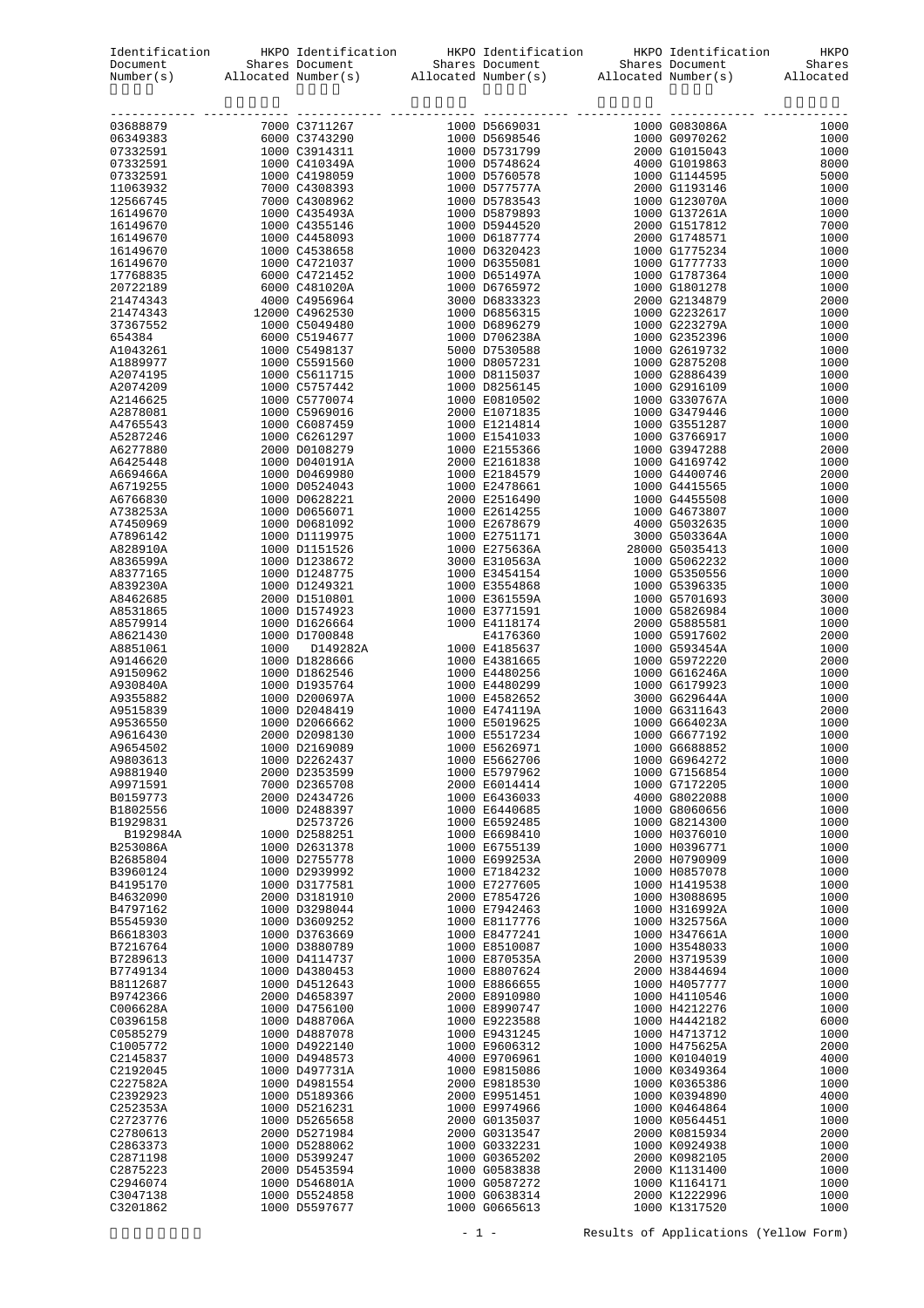| Identification<br>Document<br>Number(s) |              | HKPO Identification<br>Shares Document<br>Allocated Number(s) |              | HKPO Identification<br>Shares Document<br>Allocated Number(s) | HKPO Identification<br>Shares Document<br>Allocated Number(s) | HKPO<br>Shares<br>Allocated |
|-----------------------------------------|--------------|---------------------------------------------------------------|--------------|---------------------------------------------------------------|---------------------------------------------------------------|-----------------------------|
| K142839A                                |              | 7000 Z1258444                                                 | 1000         |                                                               |                                                               |                             |
| K1721739                                |              | 1000 Z1895614<br>1000 Z2198976                                | 1000         |                                                               |                                                               |                             |
| K1741551<br>K1944231                    |              | 1000 Z2214459                                                 | 1000<br>1000 |                                                               |                                                               |                             |
| K1944266                                |              | 1000 Z2260272                                                 | 1000         |                                                               |                                                               |                             |
| K2948249                                |              | 1000 Z2472849                                                 | 2000         |                                                               |                                                               |                             |
| K3322173                                |              | 1000 Z2892708                                                 | 1000         |                                                               |                                                               |                             |
| K3354342<br>K3479862                    |              | 1000 Z302355A<br>1000 Z3128742                                | 1000<br>1000 |                                                               |                                                               |                             |
| K366323A                                |              | 1000 Z4110421                                                 | 1000         |                                                               |                                                               |                             |
| K3684059                                |              | 1000 Z4382022                                                 | 1000         |                                                               |                                                               |                             |
| K4098579                                |              | 1000 Z4397879                                                 | 1000         |                                                               |                                                               |                             |
| K4108868<br>K411759A                    |              | 1000 Z5224234<br>4000 Z6588930                                | 1000<br>1000 |                                                               |                                                               |                             |
| K4179978                                |              | 1000 Z6802037                                                 | 1000         |                                                               |                                                               |                             |
| K4354141                                |              | 1000 Z7029315                                                 | 1000         |                                                               |                                                               |                             |
| K4622782                                |              | 1000 Z7431938                                                 | 1000         |                                                               |                                                               |                             |
| K467796A<br>K4805801                    |              | 1000 Z8025801<br>1000 Z8298271                                | 1000<br>1000 |                                                               |                                                               |                             |
| K4835883                                |              | 2000 Z8371033                                                 | 1000         |                                                               |                                                               |                             |
| K485120A                                |              | 1000 Z8569267                                                 | 1000         |                                                               |                                                               |                             |
| K4915895<br>K5051320                    | 1000         | 1000 Z9119044                                                 | 1000         |                                                               |                                                               |                             |
| K519332A                                | 1000         |                                                               |              |                                                               |                                                               |                             |
| K5221889                                | 1000         |                                                               |              |                                                               |                                                               |                             |
| K5307694                                | 1000         |                                                               |              |                                                               |                                                               |                             |
| K5684838<br>K5791022                    | 1000<br>1000 |                                                               |              |                                                               |                                                               |                             |
| K5820626                                | 1000         |                                                               |              |                                                               |                                                               |                             |
| K5976766                                | 2000         |                                                               |              |                                                               |                                                               |                             |
| K6246184<br>K634397A                    | 1000<br>1000 |                                                               |              |                                                               |                                                               |                             |
| K6415539                                | 1000         |                                                               |              |                                                               |                                                               |                             |
| K6589286                                | 1000         |                                                               |              |                                                               |                                                               |                             |
| K6714072                                | 1000         |                                                               |              |                                                               |                                                               |                             |
| K693398A<br>K715609A                    | 1000<br>1000 |                                                               |              |                                                               |                                                               |                             |
| K7423209                                | 1000         |                                                               |              |                                                               |                                                               |                             |
| K7491980                                | 1000         |                                                               |              |                                                               |                                                               |                             |
| K7549482<br>K7601565                    | 1000<br>1000 |                                                               |              |                                                               |                                                               |                             |
| K7634293                                | 1000         |                                                               |              |                                                               |                                                               |                             |
| K7712553                                | 1000         |                                                               |              |                                                               |                                                               |                             |
| K7838336<br>K7915462                    | 1000<br>1000 |                                                               |              |                                                               |                                                               |                             |
| K8330018                                | 1000         |                                                               |              |                                                               |                                                               |                             |
| K8348480                                | 1000         |                                                               |              |                                                               |                                                               |                             |
| K8786976                                | 2000         |                                                               |              |                                                               |                                                               |                             |
| K9277668<br>K9465464                    | 1000<br>1000 |                                                               |              |                                                               |                                                               |                             |
| K9539239                                | 1000         |                                                               |              |                                                               |                                                               |                             |
| K9852379                                | 1000         |                                                               |              |                                                               |                                                               |                             |
| K9860258<br>K9862676                    | 1000<br>1000 |                                                               |              |                                                               |                                                               |                             |
| P0089633                                | 1000         |                                                               |              |                                                               |                                                               |                             |
| P0239414                                | 1000         |                                                               |              |                                                               |                                                               |                             |
| P0434519<br>P0599763                    | 1000<br>1000 |                                                               |              |                                                               |                                                               |                             |
| P0715089                                | 1000         |                                                               |              |                                                               |                                                               |                             |
| P2935345                                | 1000         |                                                               |              |                                                               |                                                               |                             |
| P2993019<br>P3074726                    | 1000<br>1000 |                                                               |              |                                                               |                                                               |                             |
| P5652026                                | 1000         |                                                               |              |                                                               |                                                               |                             |
| P6034687                                | 1000         |                                                               |              |                                                               |                                                               |                             |
| P6158602                                | 1000         |                                                               |              |                                                               |                                                               |                             |
| P6497563<br>P6749627                    | 1000<br>1000 |                                                               |              |                                                               |                                                               |                             |
| P6987005                                | 1000         |                                                               |              |                                                               |                                                               |                             |
| P7548862                                | 1000         |                                                               |              |                                                               |                                                               |                             |
| P9733578<br>P974166A                    | 1000<br>1000 |                                                               |              |                                                               |                                                               |                             |
| R0297126                                | 5000         |                                                               |              |                                                               |                                                               |                             |
| R1989897                                | 1000         |                                                               |              |                                                               |                                                               |                             |
| R2895152                                | 1000         |                                                               |              |                                                               |                                                               |                             |
| R3663204<br>V0169536                    | 1000<br>1000 |                                                               |              |                                                               |                                                               |                             |
| V0237973                                | 1000         |                                                               |              |                                                               |                                                               |                             |
| V0297178                                | 1000         |                                                               |              |                                                               |                                                               |                             |
| XE9131432<br>Y0185270                   | 1000<br>1000 |                                                               |              |                                                               |                                                               |                             |
| Y0237572                                | 1000         |                                                               |              |                                                               |                                                               |                             |
| Y0307899                                | 1000         |                                                               |              |                                                               |                                                               |                             |
| Y0923239                                | 1000         |                                                               |              |                                                               |                                                               |                             |
| Y0939135<br>Z0788806                    | 1000<br>1000 |                                                               |              |                                                               |                                                               |                             |
| Z0876411                                | 1000         |                                                               |              |                                                               |                                                               |                             |
| Z0951839                                | 1000         |                                                               |              |                                                               |                                                               |                             |
| Z0991318                                | 1000         |                                                               |              |                                                               |                                                               |                             |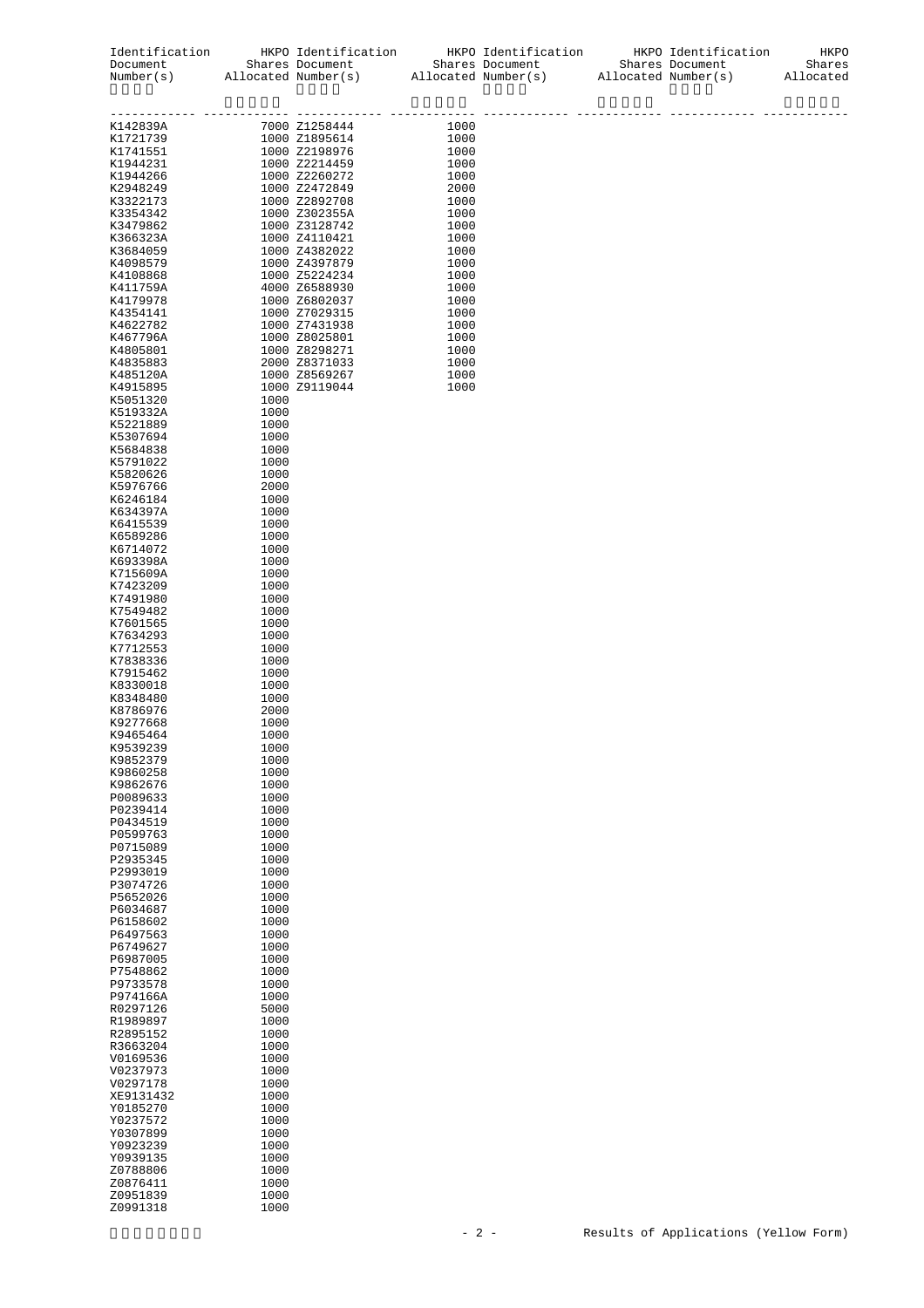| Identification |                     | HKPO Identification | HKPO Identification |                     | HKPO Identification | <b>HKPO</b> |
|----------------|---------------------|---------------------|---------------------|---------------------|---------------------|-------------|
| Document       |                     | Shares Document     | Shares Document     |                     | Shares Document     | Shares      |
| Number(s)      | Allocated Number(s) |                     | Allocated Number(s) | Allocated Number(s) |                     | Allocated   |
|                |                     |                     |                     |                     |                     |             |

 ------------ ------------ ------------ ------------ ------------ ------------ ------------ ------------ K0623695 1000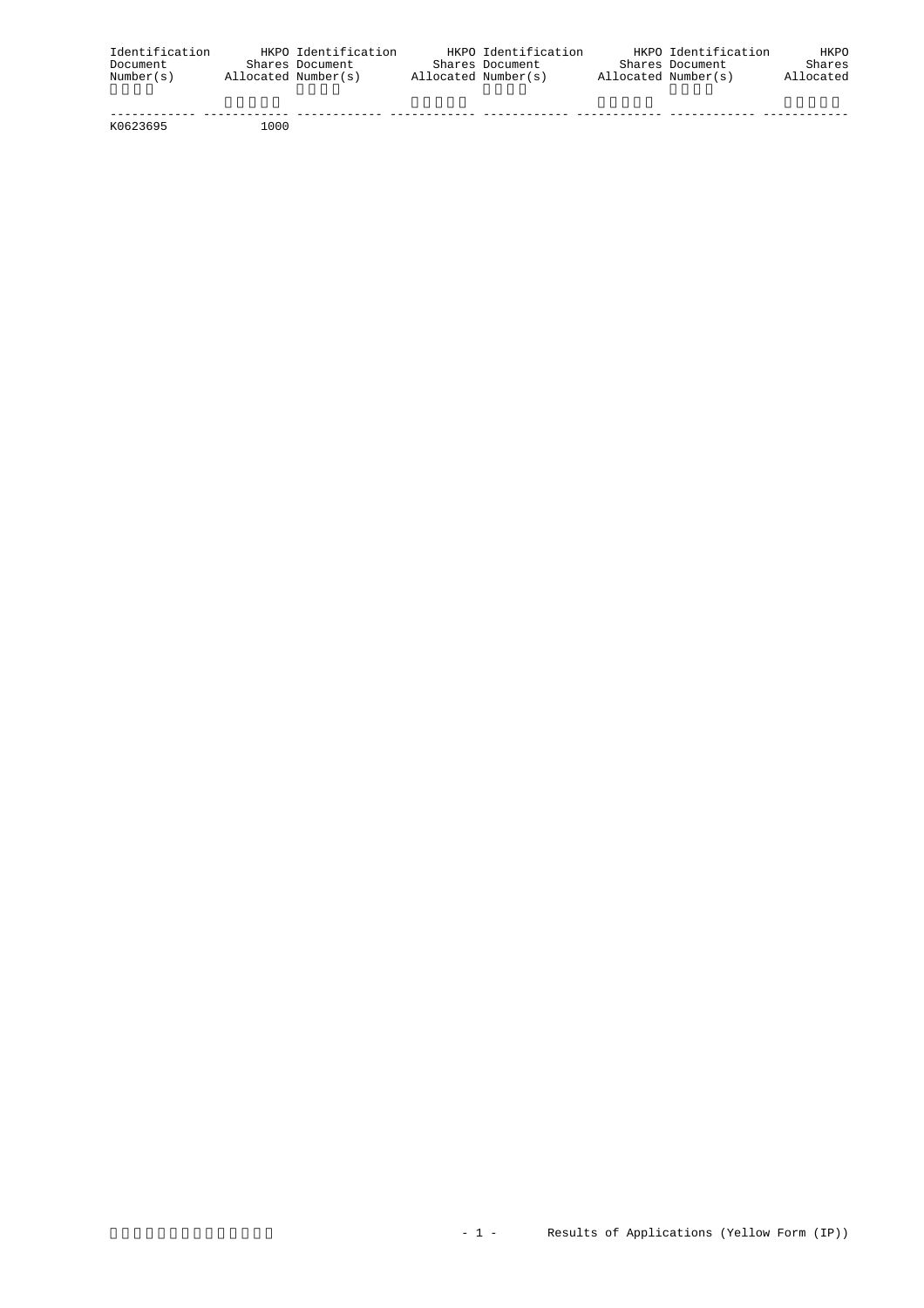|                        |                  |                                    | Identification HKPO Identification HKPO Identification HKPO Identification                                                                                                                                                     |                                    | HKPO         |
|------------------------|------------------|------------------------------------|--------------------------------------------------------------------------------------------------------------------------------------------------------------------------------------------------------------------------------|------------------------------------|--------------|
|                        |                  |                                    | Document Shares Document Shares Document Shares Document Shares Document Shares Document Shares Document Shares Document Shares Document Shares Document Shares Document Shares Document Shares Document Shares Document Share |                                    |              |
|                        |                  |                                    |                                                                                                                                                                                                                                |                                    |              |
|                        |                  |                                    |                                                                                                                                                                                                                                |                                    |              |
|                        |                  |                                    |                                                                                                                                                                                                                                |                                    |              |
|                        |                  |                                    |                                                                                                                                                                                                                                |                                    |              |
|                        |                  |                                    |                                                                                                                                                                                                                                |                                    |              |
|                        |                  |                                    |                                                                                                                                                                                                                                |                                    |              |
|                        |                  |                                    |                                                                                                                                                                                                                                |                                    |              |
|                        |                  |                                    |                                                                                                                                                                                                                                |                                    |              |
|                        |                  |                                    |                                                                                                                                                                                                                                |                                    |              |
|                        |                  |                                    |                                                                                                                                                                                                                                |                                    |              |
|                        |                  |                                    |                                                                                                                                                                                                                                |                                    |              |
|                        |                  |                                    |                                                                                                                                                                                                                                |                                    |              |
|                        |                  |                                    |                                                                                                                                                                                                                                |                                    |              |
|                        |                  |                                    |                                                                                                                                                                                                                                |                                    |              |
|                        |                  |                                    |                                                                                                                                                                                                                                |                                    |              |
|                        |                  |                                    |                                                                                                                                                                                                                                |                                    |              |
|                        |                  |                                    |                                                                                                                                                                                                                                |                                    |              |
|                        |                  |                                    |                                                                                                                                                                                                                                |                                    |              |
|                        |                  |                                    |                                                                                                                                                                                                                                |                                    |              |
|                        |                  |                                    |                                                                                                                                                                                                                                |                                    |              |
|                        |                  |                                    |                                                                                                                                                                                                                                |                                    |              |
|                        |                  |                                    |                                                                                                                                                                                                                                |                                    |              |
|                        |                  |                                    |                                                                                                                                                                                                                                |                                    |              |
|                        |                  |                                    |                                                                                                                                                                                                                                |                                    |              |
|                        |                  |                                    |                                                                                                                                                                                                                                |                                    |              |
|                        |                  |                                    |                                                                                                                                                                                                                                |                                    |              |
|                        |                  |                                    |                                                                                                                                                                                                                                |                                    |              |
|                        |                  |                                    |                                                                                                                                                                                                                                |                                    |              |
|                        |                  |                                    |                                                                                                                                                                                                                                |                                    |              |
|                        |                  |                                    |                                                                                                                                                                                                                                |                                    |              |
|                        |                  |                                    |                                                                                                                                                                                                                                |                                    |              |
|                        |                  |                                    |                                                                                                                                                                                                                                |                                    |              |
|                        |                  |                                    |                                                                                                                                                                                                                                |                                    |              |
|                        |                  |                                    |                                                                                                                                                                                                                                |                                    |              |
|                        |                  |                                    |                                                                                                                                                                                                                                |                                    |              |
|                        |                  |                                    |                                                                                                                                                                                                                                |                                    |              |
|                        |                  |                                    |                                                                                                                                                                                                                                |                                    |              |
|                        |                  |                                    |                                                                                                                                                                                                                                |                                    |              |
|                        |                  |                                    |                                                                                                                                                                                                                                |                                    |              |
|                        |                  |                                    |                                                                                                                                                                                                                                |                                    |              |
| 1027805                | 638000 245102793 |                                    | 2000 297318818                                                                                                                                                                                                                 | 4000 381030105                     | 1000         |
| 125145613<br>134467965 |                  | 1000 246164875<br>1000 246185698   | 1000 307010000<br>6000 32012336                                                                                                                                                                                                | 5000 383298858<br>214000 383333960 | 2000<br>1000 |
| 140621197              |                  | 2000 246185706                     | 1000 321102197                                                                                                                                                                                                                 | 1000 383439619                     | 6000         |
| 144092970              |                  | 23000 246218887                    | 2000 325008308                                                                                                                                                                                                                 | 1000 383442373                     | 2000         |
| 188516<br>19010644     |                  | 2000 249080656<br>3000 253091896   | 2000 325061190<br>1000 325190254                                                                                                                                                                                               | 6000 383477650<br>6000 383546918   | 2000<br>1000 |
| 200045235              |                  | 1000 253152292                     | 1000 325250603                                                                                                                                                                                                                 | 1000 383550795                     | 45000        |
| 200072072              |                  | 2000 254107758                     | 1000 325258168                                                                                                                                                                                                                 | 6000 384150058                     | 1000         |
| 200121135              |                  | 4000 254115900                     | 3000 325263564                                                                                                                                                                                                                 | 1000 385130364                     | 10000        |
| 200133767<br>200171551 |                  | 1000 254168743<br>56000 254260300  | 2000 325282648<br>7000 328032958                                                                                                                                                                                               | 6000 385158480<br>11000 385172788  | 6000<br>2000 |
| 200712859              |                  | 1000 254269665                     | 2000 328072772                                                                                                                                                                                                                 | 6000 385225255                     | 1000         |
| 202007415              |                  | 1000 254277981                     | 1000 328080965                                                                                                                                                                                                                 | 5000 385294772                     | 2000         |
| 204069876              |                  | 1000 254316557                     | 6000 328136452                                                                                                                                                                                                                 | 6000 385440037                     | 1000         |
| 204163513<br>205021157 |                  | 1000 254346679<br>1000 255202897   | 1000 328212055<br>6000 329311989                                                                                                                                                                                               | 2000 385461496<br>1000 385465331   | 1000<br>2000 |
| 209188325              |                  | 1000 255253015                     | 2000 329360895                                                                                                                                                                                                                 | 23000 385480397                    | 11000        |
| 209190453              |                  | 11000 256210444                    | 2000 34055663                                                                                                                                                                                                                  | 2000 385535703                     | 1000         |
| 209261841<br>210044988 |                  | 11000 256262338<br>45000 257085092 | 3000 346108848<br>1000 346121437                                                                                                                                                                                               | 2000 385563713<br>5000 385717541   | 1000<br>1000 |
| 210065975              |                  | 45000 257191965                    | 2000 346204720                                                                                                                                                                                                                 | 6000 388015273                     | 1000         |
| 210614778              |                  | 1000 257202556                     | 6000 346329477                                                                                                                                                                                                                 | 9000 388024978                     | 1000         |
| 212130595              |                  | 1000 258088947                     | 40000 346332257                                                                                                                                                                                                                | 2000 388046898                     | 2000         |
| 212205058<br>218118545 |                  | 12000 258320795<br>1000 258330281  | 3000 346361645<br>2000 347274607                                                                                                                                                                                               | 1000 388047771<br>2000 388064347   | 1000<br>1000 |
| 218235570              |                  | 2000 259119741                     | 4000 347456212                                                                                                                                                                                                                 | 1000 388081382                     | 6000         |
| 218252120              |                  | 11000 259167252                    | 1000 348122219                                                                                                                                                                                                                 | 1000 388161358                     | 5000         |
| 220211072              |                  | 1000 259320430<br>6000 259339117   | 45000 348133612                                                                                                                                                                                                                | 11000 388395303                    | 2000<br>1000 |
| 220211965<br>220221683 |                  | 2000 259348860                     | 1000 348183351<br>2000 349021923                                                                                                                                                                                               | 2000 388515918<br>1000 388537441   | 9000         |
| 220231039              |                  | 2000 263286916                     | 1000 349106161                                                                                                                                                                                                                 | 2000 388656860                     | 11000        |
| 220304521              |                  | 1000 264013749                     | 2000 349168732                                                                                                                                                                                                                 | 5000 388815615                     | 1000         |
| 220576888<br>221104870 |                  | 1000 264135724<br>2000 264195082   | 5000 350037149<br>5000 350045456                                                                                                                                                                                               | 12000 388829277<br>1000 389033218  | 1000<br>8000 |
| 221159668              |                  | 2000 264195256                     | 2000 350083739                                                                                                                                                                                                                 | 1000 389079591                     | 213000       |
| 221537822              |                  | 1000 264316001                     | 17000 350095071                                                                                                                                                                                                                | 2000 390164341                     | 2000         |
| 221540011              |                  | 1000 264380734                     | 86000 352203160                                                                                                                                                                                                                | 1000 390190999                     | 1000         |

- 1 - Results of Applications (EIPO)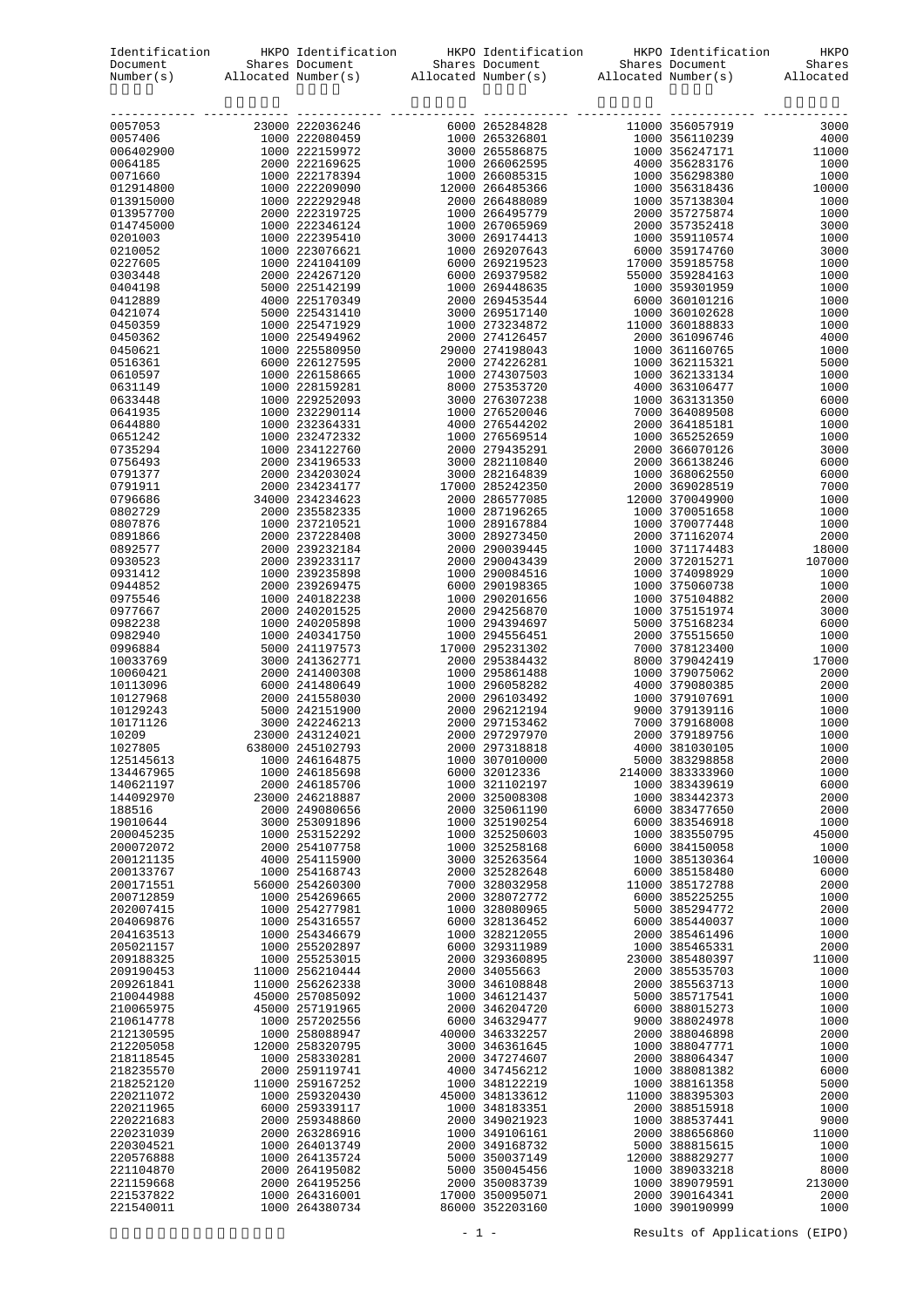|                                                                                                                                                                                                                                  |                                 | Identification HKPO Identification HKPO Identification HKPO Identification HKPO Identification HKPO Document<br>Document Shares Document Shares Document Shares Document Shares Number(s) Allocated Number(s) Allocated Number(s |      |                                 |              |
|----------------------------------------------------------------------------------------------------------------------------------------------------------------------------------------------------------------------------------|---------------------------------|----------------------------------------------------------------------------------------------------------------------------------------------------------------------------------------------------------------------------------|------|---------------------------------|--------------|
|                                                                                                                                                                                                                                  |                                 |                                                                                                                                                                                                                                  |      |                                 |              |
| EWRET : Alloeste Rubert : Alloeste Rubert : Alloeste Rubert : Alloeste Rubert : Alloeste Rubert : Alloeste Rubert : Alloeste Rubert : Alloeste Rubert : Alloeste Rubert : Allo 1991<br>1991–1991 : Acco Antarca (1992–1991) : Al |                                 |                                                                                                                                                                                                                                  |      |                                 |              |
|                                                                                                                                                                                                                                  |                                 |                                                                                                                                                                                                                                  |      |                                 |              |
|                                                                                                                                                                                                                                  |                                 |                                                                                                                                                                                                                                  |      |                                 |              |
|                                                                                                                                                                                                                                  |                                 |                                                                                                                                                                                                                                  |      |                                 |              |
|                                                                                                                                                                                                                                  |                                 |                                                                                                                                                                                                                                  |      |                                 |              |
|                                                                                                                                                                                                                                  |                                 |                                                                                                                                                                                                                                  |      |                                 |              |
|                                                                                                                                                                                                                                  |                                 |                                                                                                                                                                                                                                  |      |                                 |              |
|                                                                                                                                                                                                                                  |                                 |                                                                                                                                                                                                                                  |      |                                 |              |
|                                                                                                                                                                                                                                  |                                 |                                                                                                                                                                                                                                  |      |                                 |              |
|                                                                                                                                                                                                                                  |                                 |                                                                                                                                                                                                                                  |      |                                 |              |
|                                                                                                                                                                                                                                  |                                 |                                                                                                                                                                                                                                  |      |                                 |              |
|                                                                                                                                                                                                                                  |                                 |                                                                                                                                                                                                                                  |      |                                 |              |
|                                                                                                                                                                                                                                  |                                 |                                                                                                                                                                                                                                  |      |                                 |              |
|                                                                                                                                                                                                                                  |                                 |                                                                                                                                                                                                                                  |      |                                 |              |
|                                                                                                                                                                                                                                  |                                 |                                                                                                                                                                                                                                  |      |                                 |              |
|                                                                                                                                                                                                                                  |                                 |                                                                                                                                                                                                                                  |      |                                 |              |
|                                                                                                                                                                                                                                  |                                 |                                                                                                                                                                                                                                  |      |                                 |              |
|                                                                                                                                                                                                                                  |                                 |                                                                                                                                                                                                                                  |      |                                 |              |
|                                                                                                                                                                                                                                  |                                 |                                                                                                                                                                                                                                  |      |                                 |              |
|                                                                                                                                                                                                                                  |                                 |                                                                                                                                                                                                                                  |      |                                 |              |
|                                                                                                                                                                                                                                  |                                 |                                                                                                                                                                                                                                  |      |                                 |              |
|                                                                                                                                                                                                                                  |                                 |                                                                                                                                                                                                                                  |      |                                 |              |
|                                                                                                                                                                                                                                  |                                 |                                                                                                                                                                                                                                  |      |                                 |              |
|                                                                                                                                                                                                                                  |                                 |                                                                                                                                                                                                                                  |      |                                 |              |
|                                                                                                                                                                                                                                  |                                 |                                                                                                                                                                                                                                  |      |                                 |              |
|                                                                                                                                                                                                                                  |                                 |                                                                                                                                                                                                                                  |      |                                 |              |
|                                                                                                                                                                                                                                  |                                 |                                                                                                                                                                                                                                  |      |                                 |              |
|                                                                                                                                                                                                                                  |                                 |                                                                                                                                                                                                                                  |      |                                 |              |
|                                                                                                                                                                                                                                  |                                 |                                                                                                                                                                                                                                  |      |                                 |              |
|                                                                                                                                                                                                                                  |                                 |                                                                                                                                                                                                                                  |      |                                 |              |
|                                                                                                                                                                                                                                  |                                 |                                                                                                                                                                                                                                  |      |                                 |              |
|                                                                                                                                                                                                                                  |                                 |                                                                                                                                                                                                                                  |      |                                 |              |
|                                                                                                                                                                                                                                  |                                 |                                                                                                                                                                                                                                  |      |                                 |              |
|                                                                                                                                                                                                                                  |                                 |                                                                                                                                                                                                                                  |      |                                 |              |
|                                                                                                                                                                                                                                  |                                 |                                                                                                                                                                                                                                  |      |                                 |              |
|                                                                                                                                                                                                                                  |                                 |                                                                                                                                                                                                                                  |      |                                 |              |
|                                                                                                                                                                                                                                  |                                 |                                                                                                                                                                                                                                  |      |                                 |              |
|                                                                                                                                                                                                                                  |                                 |                                                                                                                                                                                                                                  |      |                                 |              |
|                                                                                                                                                                                                                                  |                                 |                                                                                                                                                                                                                                  |      |                                 |              |
|                                                                                                                                                                                                                                  |                                 |                                                                                                                                                                                                                                  |      |                                 |              |
| 773439004                                                                                                                                                                                                                        | 97000 C4190864                  | 1000 D7517972                                                                                                                                                                                                                    |      | 1000 G2266163                   |              |
| 773439005                                                                                                                                                                                                                        | 96000 C4698183                  | 10000 D805187                                                                                                                                                                                                                    | 1000 | G5462575                        | 1000         |
| 773471537<br>773476601                                                                                                                                                                                                           | 6000 C4722882<br>1000 C474027   | 1000 D815959A<br>1000 D8296457                                                                                                                                                                                                   |      | 1000 G2290374<br>2000 G2310235  | 1000<br>5000 |
| 773696968                                                                                                                                                                                                                        | 1000 C4791663                   | 2000 D8485004                                                                                                                                                                                                                    |      | 1000 G2365625                   | 2000         |
| 775003759                                                                                                                                                                                                                        | 11000 C483502                   | 1000 E0101102                                                                                                                                                                                                                    |      | 1000 G2377429                   | 1000         |
| 781015474                                                                                                                                                                                                                        | 3000 C4956972                   | 2000 E0947591                                                                                                                                                                                                                    |      | 1000 G2496169<br>11000 G2661968 | 1000         |
| 810099500<br>810235600                                                                                                                                                                                                           | 1000 C499095A<br>12000 C500934  | 50000 E142844A<br>1000 E205506A                                                                                                                                                                                                  |      | 2000 G273287                    | 4000<br>2000 |
| 810235900                                                                                                                                                                                                                        | 1000 C5105305                   | 1000 E2087085                                                                                                                                                                                                                    |      | 1000 G2874848                   | 5000         |
| 810281100                                                                                                                                                                                                                        | 1000 C524366A                   | 2000 E2128725                                                                                                                                                                                                                    |      | 1000 G2876328                   | 2000         |
| 810361900<br>810382600                                                                                                                                                                                                           | 4000 C5429828<br>1000 C5514876  | 1000 E220073<br>1000 E317274                                                                                                                                                                                                     |      | 2000 G306048<br>3000 G3639346   | 1000<br>2000 |
| 810399900                                                                                                                                                                                                                        | 3000 C5544538                   | 2000 E318582A                                                                                                                                                                                                                    |      | 4000 G381062                    | 2000         |
| 810431500                                                                                                                                                                                                                        | 6000 C5803061                   | 1000 E325518                                                                                                                                                                                                                     |      | 3000 G389754A                   | 1000         |
| 810600700                                                                                                                                                                                                                        | 4000 C5869976                   | 1000 E3319605                                                                                                                                                                                                                    |      | 2000 G3930660                   | 10000        |
| 810608900<br>A0091394                                                                                                                                                                                                            | 6000 C5959991<br>1000 C5989106  | 5000 E3363590<br>8000 E3502582                                                                                                                                                                                                   |      | 5000 G3950475<br>1000 G399334   | 2000<br>4000 |
| A065596                                                                                                                                                                                                                          | 1000 C604069A                   | 4000 E3571428                                                                                                                                                                                                                    |      | 1000 G411837                    | 6000         |
| A0736026                                                                                                                                                                                                                         | 1000 C6096652                   | 1000 E3599020                                                                                                                                                                                                                    |      | 3000 G4471848                   | 3000         |
| A227531A                                                                                                                                                                                                                         | 1000 C6161306                   | 1000 E368203                                                                                                                                                                                                                     |      | 1000 G4510983                   | 3000         |
| A253936<br>A2674753                                                                                                                                                                                                              | 2000 C6224278<br>11000 C6358495 | 1000 E394253<br>4000 E4190304                                                                                                                                                                                                    |      | 2000 G4624431<br>1000 G4670719  | 2000<br>3000 |
| A296869                                                                                                                                                                                                                          | 1000 C6381357                   | 4000 E432839A                                                                                                                                                                                                                    |      | 2000 G468175                    | 2000         |
| A312605                                                                                                                                                                                                                          | 1000 C6411485                   | 1000 E447542                                                                                                                                                                                                                     |      | 1000 G4790641                   | 1000         |
| A3407325                                                                                                                                                                                                                         | 1000 C6426121<br>6000 C6472808  | 1000 E4501024<br>2000 E4611865                                                                                                                                                                                                   |      | 1000 G4837087<br>1000 G5033925  | 9000<br>3000 |
| A3455567<br>A3843214                                                                                                                                                                                                             | 2000 C649686                    | 1000 E4613027                                                                                                                                                                                                                    |      | 107000 G505391G                 | 1000         |
| A5289567                                                                                                                                                                                                                         | 2000 C6519499                   | 1000 E481904                                                                                                                                                                                                                     |      | 6000 G5258137                   | 17000        |
| A5874931                                                                                                                                                                                                                         | 1000 C6588490                   | 1000 E496351                                                                                                                                                                                                                     |      | 1000 G5434547                   | 2000         |
| A610174A<br>A6414098                                                                                                                                                                                                             | 1000 C6715271<br>1000 D0576043  | 2000 E4997674<br>3000 E5056091                                                                                                                                                                                                   |      | 3000 G544647<br>1000 G5483009   | 1000<br>1000 |
| A662791                                                                                                                                                                                                                          | 3000 D0869806                   | 2000 E526677                                                                                                                                                                                                                     |      | 1000 G550800                    | 1000         |
| A708453                                                                                                                                                                                                                          | 2000 D089200A                   | 2000 E5340857                                                                                                                                                                                                                    |      | 2000 G5575469                   | 1000         |
| A7745810                                                                                                                                                                                                                         | 1000 D099420                    | 1000 E552832                                                                                                                                                                                                                     |      | 1000 G5594471                   | 1000         |
| A782864<br>A8845436                                                                                                                                                                                                              | 1000 D1100433<br>40000 D1350294 | 2000 E592147<br>7000 E6194420                                                                                                                                                                                                    |      | 1000 G5746069<br>1000 G575803   | 1000<br>1000 |
| A912050                                                                                                                                                                                                                          | 2000 D1859316                   | 2000 E633566                                                                                                                                                                                                                     |      | 2000 G582406                    | 1000         |

- 2 - Results of Applications (EIPO)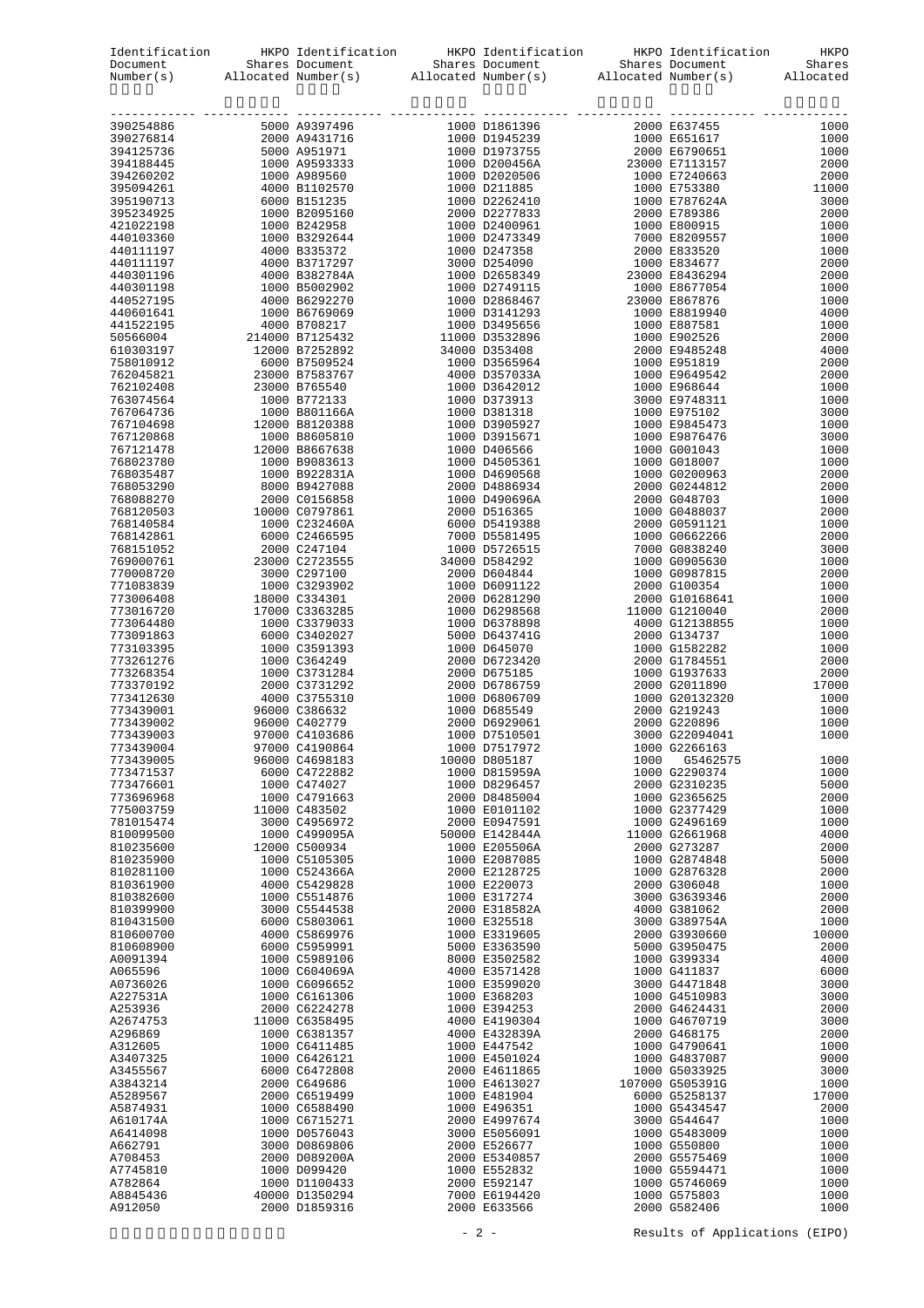|  |  |               | 1000 K739361 1000              | IS3058792              |
|--|--|---------------|--------------------------------|------------------------|
|  |  | 3000<br>1000  | 1000 K7514840<br>3000 K7561172 | IS3061621<br>IS3098868 |
|  |  | 1000          | 3000 K803639                   | IS4216246              |
|  |  | 2000          | 1000 K8172013                  | IS4432367              |
|  |  | 2000          | 6000 K850852                   | IS4884880              |
|  |  | 3000<br>1000  | 1000 K8633398                  | IS5075503              |
|  |  | 2000          | 3000 K8797099<br>1000 K8902674 | IS5167938<br>IS5168305 |
|  |  | 6000          | 1000 K9058206                  | IS5212251              |
|  |  | 1000          | 1000 K908319                   | IS6117357              |
|  |  | 2000          | 1000 K9271627                  | IS6296533              |
|  |  | 1000<br>3000  | 1000 K9651403<br>1000 M8132278 | IS6435251<br>IS6956217 |
|  |  | 2000          | 1000 MR6855945                 | IS6971922              |
|  |  | 2000          | 1000 MZ0425400                 | IS7069524              |
|  |  | 1000          | 1000 P025964                   | IS7398940              |
|  |  | 2000          | 1000 P027295                   | IS7815932              |
|  |  | 1000          | 3000 P0318411                  | IS8549429              |
|  |  | 1000<br>2000  | 1000 P120112<br>1000 P12223038 | IS8985926<br>IS9324412 |
|  |  | 1000          | 2000 P1347768                  | J20095246              |
|  |  | 1000          | 2000 P1419211                  | K001605                |
|  |  | 1000          | 2000 P14855758                 | K01001891              |
|  |  | 17000<br>4000 | 1000 P1675781                  | K0100740               |
|  |  | 1000          | 2000 P1691264<br>2000 P188946  | K0197696<br>K028963    |
|  |  | 1000          | 2000 P190205                   | K0340170               |
|  |  | 3000          | 1000 P3201477                  | K0434612               |
|  |  | 1000          | 1000 P3602757                  | K0727148               |
|  |  | 55000<br>1000 | 4000 P4805619                  | K0826537               |
|  |  | 2000          | 1000 P5911862<br>1000 P627868  | K0933473<br>K1003984   |
|  |  | 3000          | 1000 P6972520                  | K1008722               |
|  |  | 1000          | 3000 P7122369                  | K148186                |
|  |  | 1000          | 1000 P7152756                  | K1665650               |
|  |  | 2000<br>7000  | 1000 P747630<br>1000 P9114053  | K1689991<br>K184489    |
|  |  | 1000          | 1000 P9363673                  | K187957                |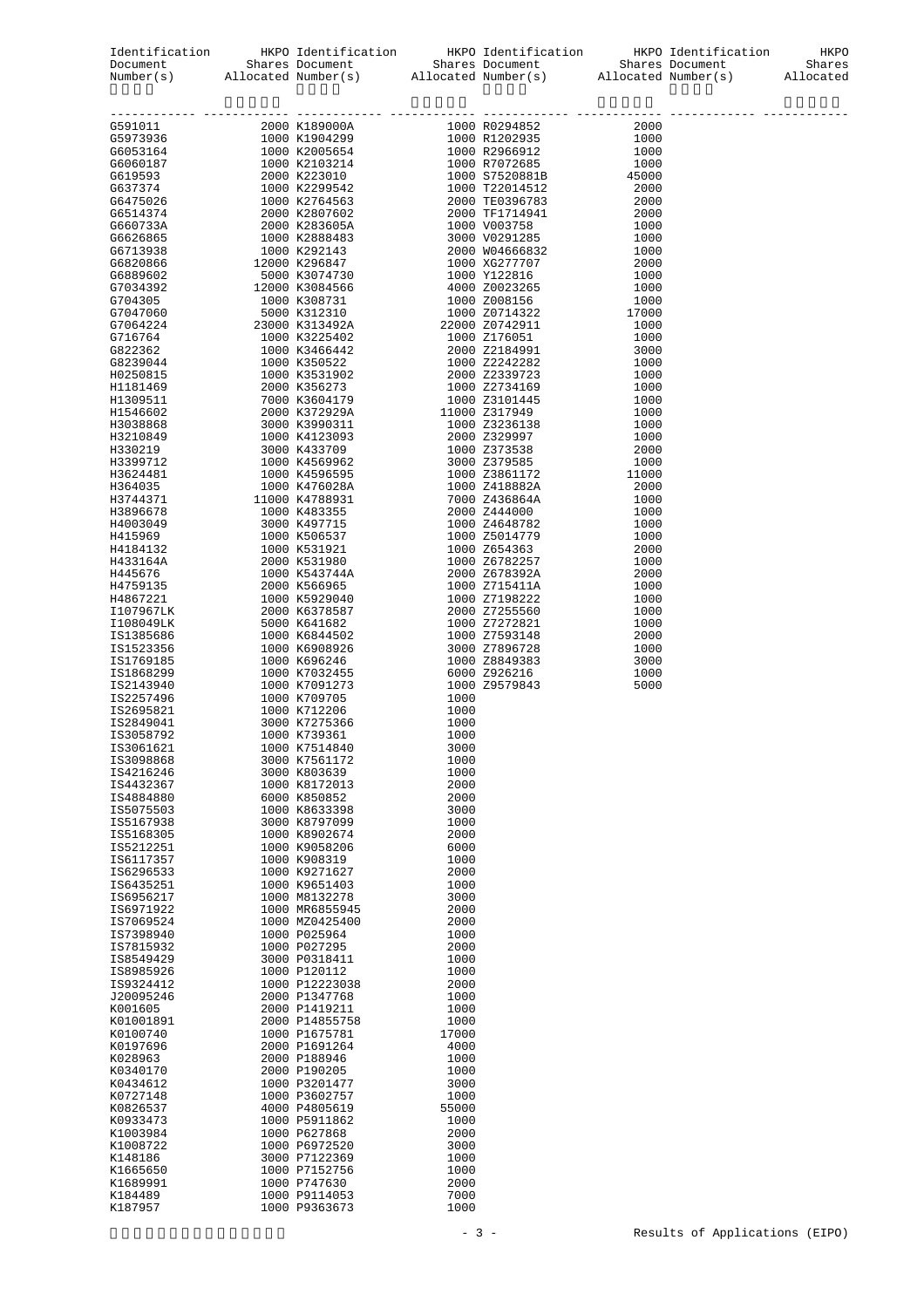## COLLECTION/DESPATCH OF SHARE CERTIFICATES AND/OR REFUND OF APPLICATION MONIES

Wholly or partially successful applicants who have applied for 1,000,000 Hong Kong Offer Shares or more and have indicated on their WHITE Application Forms that they wish to collect their share certificates and/or refund cheques (if any) in person may collect their share certificates and/or refund cheques in person from Computershare Hong Kong Investor Services Limited, at Shops 1712–1716, 17th Floor, Hopewell Centre, 183 Queen's Road East, Wanchai, Hong Kong between 9:00 a.m. and 1:00 p.m. on Wednesday, 7 October 2009. Applicants being individuals who opt for personal collection must not authorise any other person to make collection on their behalf. Applicants being corporations which opt for personal collection must attend by their authorised representatives bearing letters of authorisation from their corporations stamped with the corporations' respective chops. Both individuals and authorised representatives (if applicable) must produce, at the time of collection, evidence of identity acceptable to Computershare Hong Kong Investor Services Limited.

Share certificates and/or refund cheques (if any) for Hong Kong Offer Shares allotted to applicants using WHITE Application Forms to apply for (i) less than 1,000,000 Hong Kong Offer Shares or (ii) 1,000,000 or more Hong Kong Offer Shares but who have not opted for personal collection, or who have opted for personal collection but do not collect in person within the specified period, are expected to be despatched by ordinary post to their addresses as specified on their Application Forms at their own risk shortly after the time for collection.

Applicants who have applied for 1,000,000 Hong Kong Offer Shares or more through the White Form eIPO service by submitting an electronic application to the designated White Form eIPO Service Provider through the designated website at www.eipo.com.hk and their applications are wholly or partially successful may collect their share certificates (if any) in person from Computershare Hong Kong Investor Services Limited, at Shops 1712–1716, 17th Floor, Hopewell Centre, 183 Queen's Road East, Wanchai, Hong Kong between 9:00 a.m. and 1:00 p.m. on Wednesday, 7 October 2009.

Share certificates (if any) for Hong Kong Offer Shares allotted to applicants applying through the White Form eIPO which are either not available for personal collection or which are available but are not collected in person are expected to be despatched by ordinary post to their addresses as specified in their application instructions to the designated White Form eIPO Service Provider at their own risk shortly after the time for collection.

Applicants who have applied through the White Form eIPO by paying the application monies through a single bank account, may have e-Refund payment instructions (if any) despatched to their application payment bank account on or around Wednesday, 7 October 2009. Applicants who have applied through the White Form eIPO by paying the application monies through multiple bank accounts, may have refund cheque(s) (if any) expected to be despatched on or around Wednesday, 7 October 2009, by ordinary post to their addresses as specified in their application instructions to the designated White Form eIPO Service Provider at their own risk shortly after the time for collection.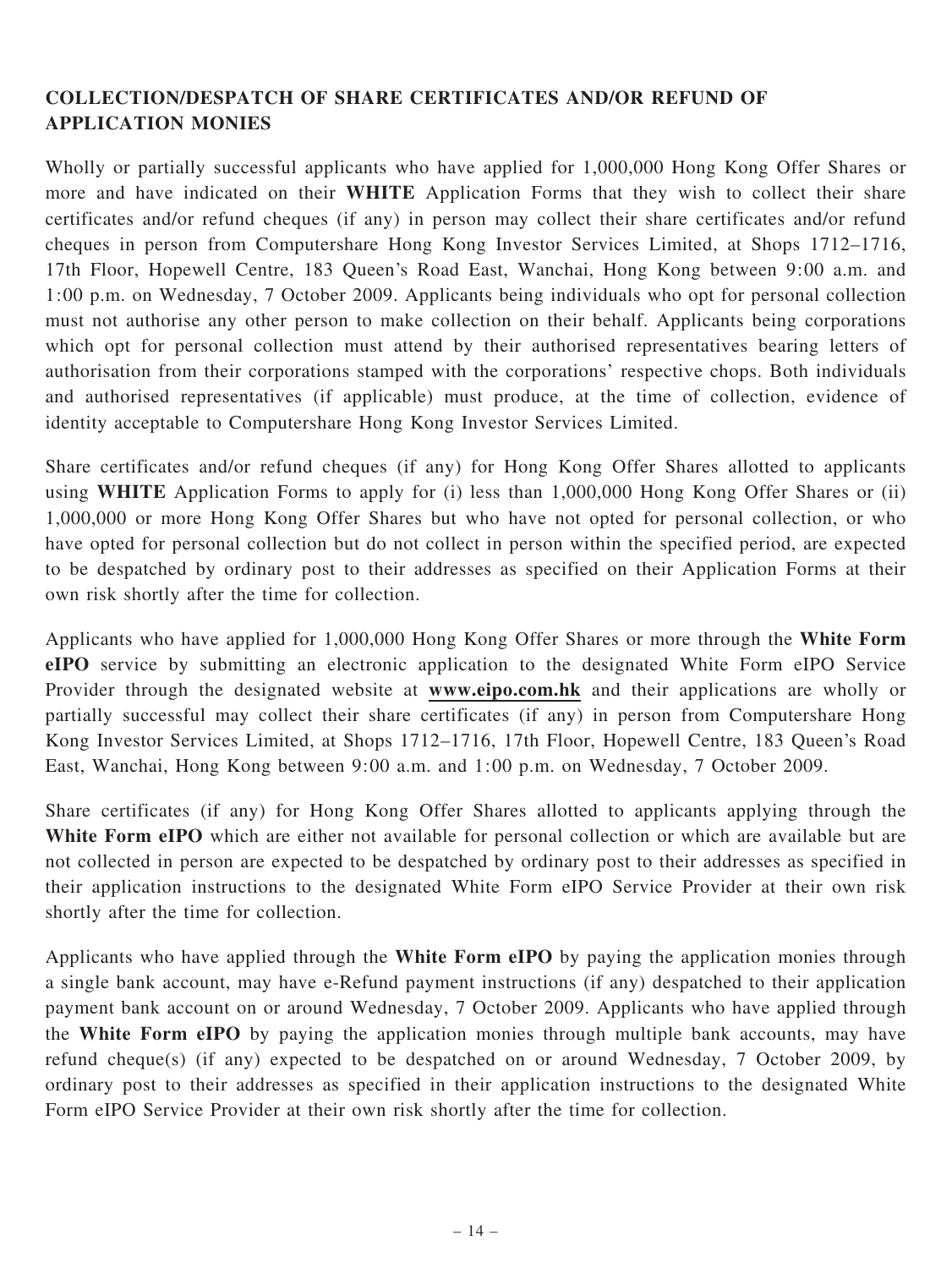Share certificates for Hong Kong Offer Shares allotted to applicants using YELLOW Application Forms and those who applied by giving electronic application instructions to HKSCC via CCASS are expected to be issued in the name of HKSCC Nominees and deposited into CCASS for credit to their CCASS Investor Participant stock accounts or their designated CCASS Participants' stock accounts at the close of business on Wednesday, 7 October 2009, or under contingent situation, on any other date as shall be determined by HKSCC or HKSCC Nominees.

Applicants applying through a designated CCASS Participant (other than a CCASS Investor Participant) using YELLOW Application Forms should check the number of the Hong Kong Offer Shares allotted to them with that CCASS Participant.

Applicants applying as a CCASS Participant on YELLOW Application Forms or by giving electronic application instructions through HKSCC via CCASS should check and report any discrepancies to HKSCC before 5:00 p.m. on Wednesday, 7 October 2009 or such other date as shall be determined by HKSCC or HKSCC Nominees.

Applicants applying as a CCASS Investor Participant on a YELLOW Application Form or by giving electronic application instructions to HKSCC may also check their new account balances via the CCASS Phone System and the CCASS Internet System (using the procedures contained in HKSCC's ''An Operating Guide for Investor Participants'' in effect from time to time) immediately after the credit of the Hong Kong Public Offer Shares to their CCASS Investor Participant stock accounts. HKSCC will also make available to CCASS Investor Participants an activity statement showing the number of Hong Kong Public Offer Shares credited to their stock accounts.

Applicants who have applied for 1,000,000 Hong Kong Offer Shares or more using YELLOW Application Forms and have indicated on their Application Forms that they wish to collect their refund cheques (if any) in person may collect refund cheques (if any) in person from Computershare Hong Kong Investor Services Limited, at Shops 1712–1716, 17th Floor, Hopewell Centre, 183 Queen's Road East, Wanchai, Hong Kong between 9:00 a.m. and 1:00 p.m. on Wednesday, 7 October 2009.

Refund cheques (if any) for applicants using YELLOW Application Forms which are either not available for personal collection or which are available but are not collected in person are expected to be despatched by ordinary post to their addresses on their application forms by ordinary post and at their own risk.

Refund monies (if any) for applicants giving electronic application instructions to HKSCC via CCASS are expected to be credited to the relevant applicants' designated bank accounts or the designated bank accounts of their brokers or custodians on Wednesday, 7 October 2009.